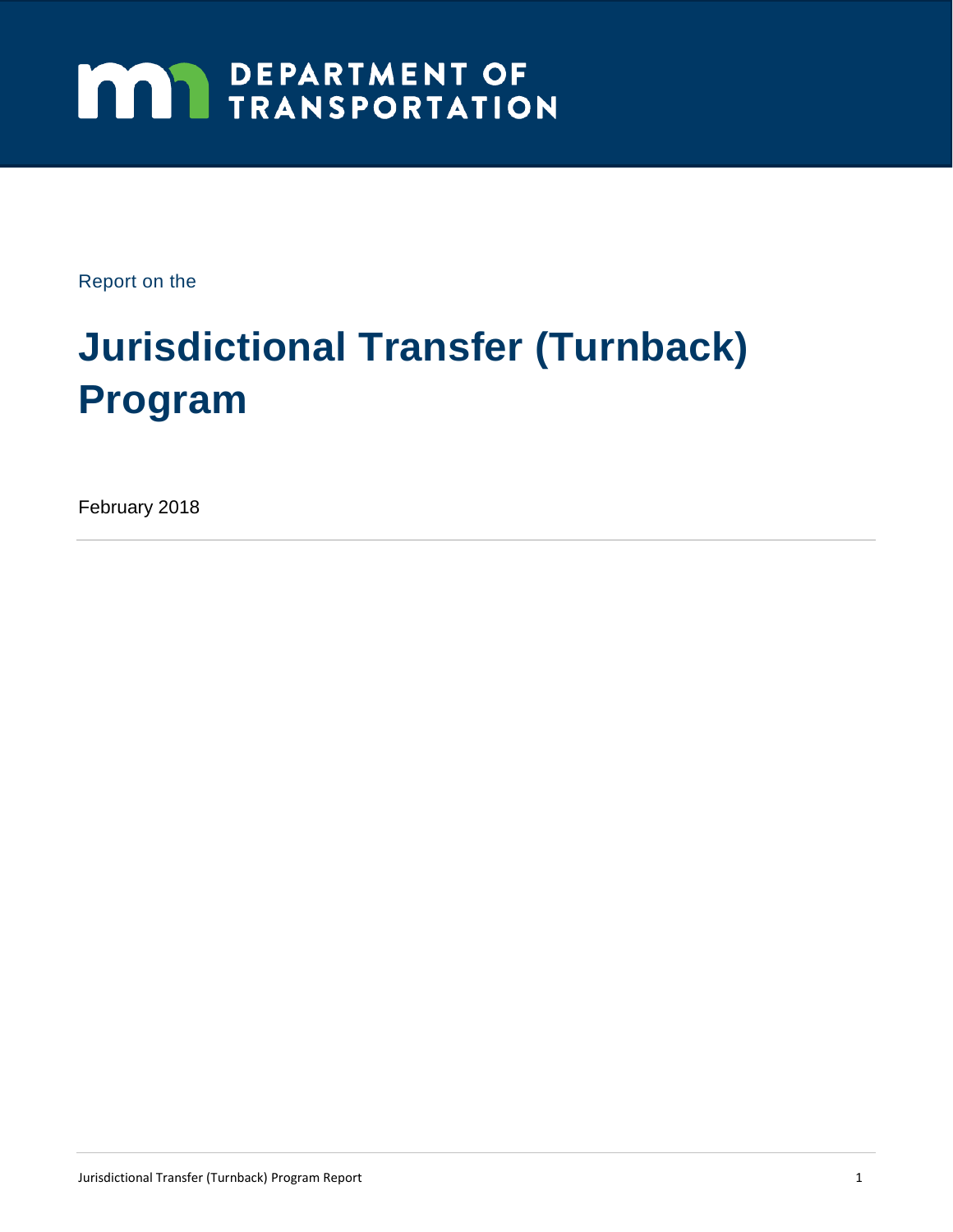Prepared by:

The Minnesota Department of Transportation 395 John Ireland Boulevard Saint Paul, Minnesota 55155-1899

Phone: 651-296-3000 Toll-Free: 1-800-657-3774 TTY, Voice or ASCII: 1-800-627-3529

To request this document in an alternative format, call 651-366-4718 or 1-800-657-3774 (Greater Minnesota). You may also send an email to **ADArequest.dot@state.mn.us**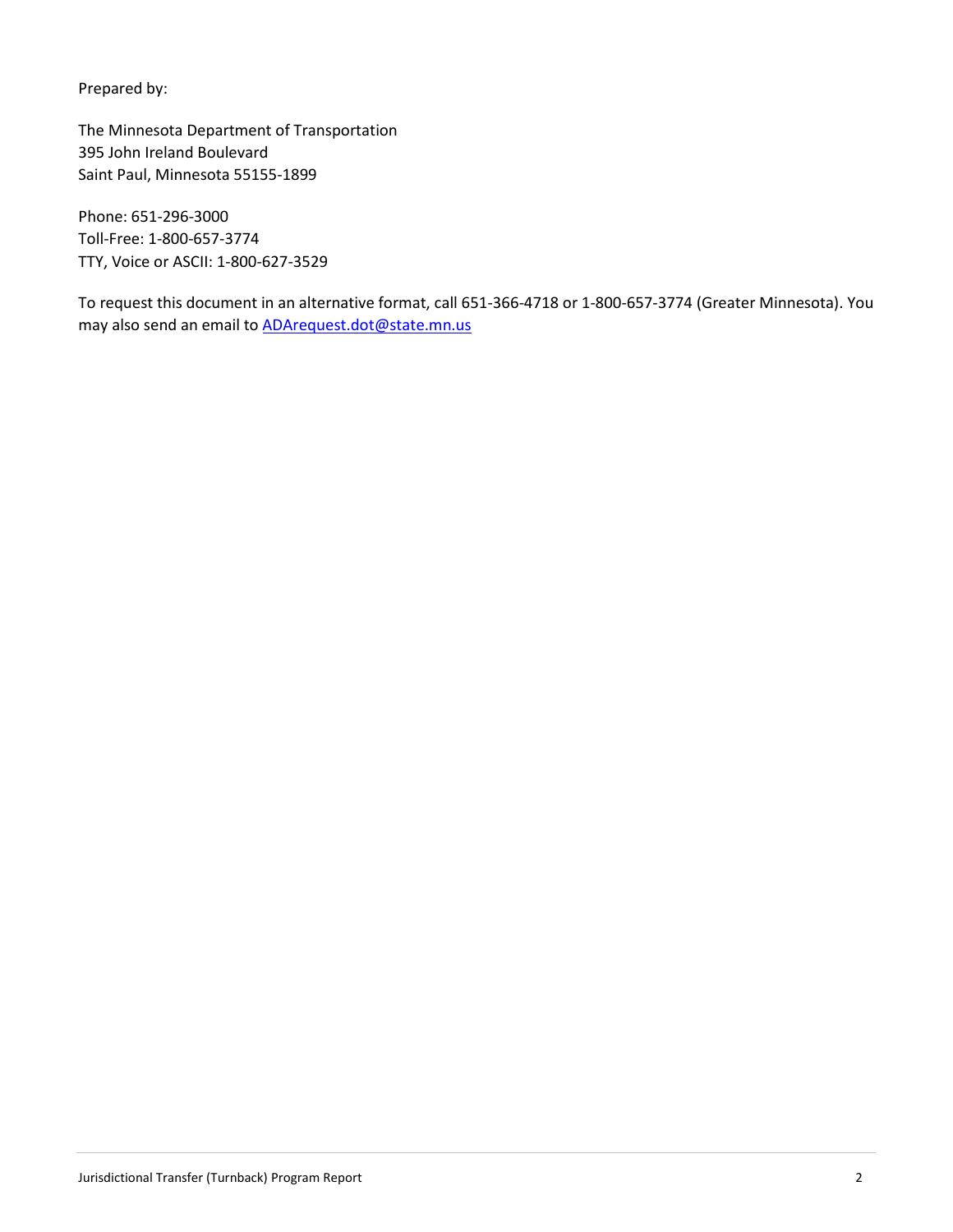#### **Contents**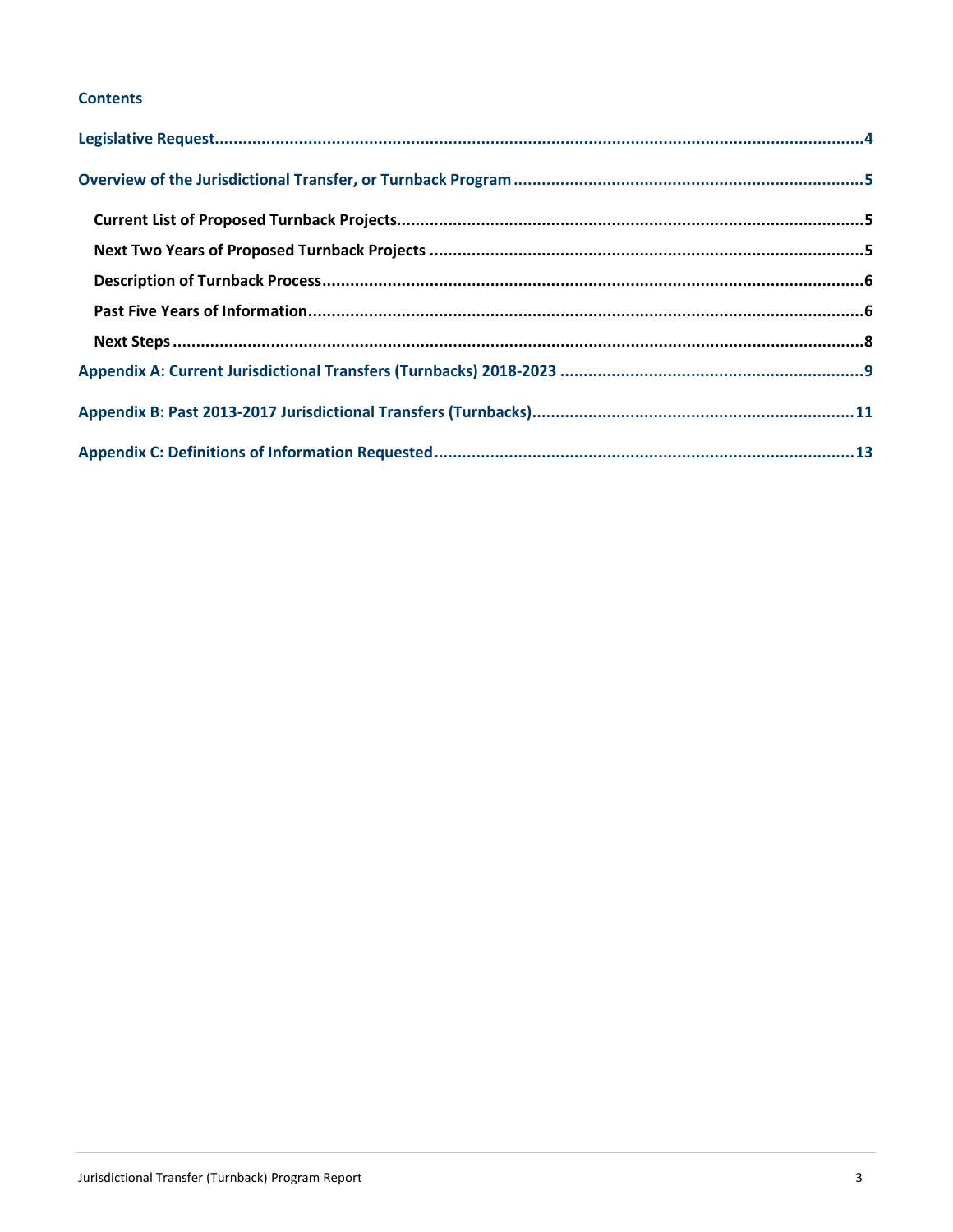# **Legislative Request**

This report is issued to comply with [Laws of Minnesota 2017, 1st Spec. Sess., Chapter 3, Section 138.](https://www.revisor.mn.gov/laws/?year=2017&type=1&doctype=Chapter&id=3)

#### **Sec. 138 – Report by Commissioner of Transportation on Turnbacks**

By February 15, 2018, the commissioner of transportation must report to the chairs and ranking minority members of the senate and house of representatives committees having jurisdiction over transportation policy and finance concerning turnbacks. At a minimum, the report must include:

- A current list of proposed turnback projects, including a description of each segment of highway that is to be turned back; a description of the restoration work to be completed; estimated cost of restoration work; to which entity the highway will be turned back; and the total estimated cost related to all aspects of the turnback;
- The amount that the commissioner of transportation anticipates will be needed for turnbacks during the next two fiscal years and a list of the turnbacks that will be accomplished with the anticipated funds;
- A description of the turnback process, including an explanation of how turnback projects are selected; and
- $(4)$  for each of the past five years:
	- (i) The amount of money that accrued to the county turnback account and to the municipal turnback account;
	- (ii) A description of each segment of highway that was restored and turned back, including what restoration work was completed; total cost of restoration work; to which entity the highway was turned back; and the total cost related to all aspects of the turnback;
	- (iii) The amount of surplus funds, if any, that were transferred to the county state-aid highway fund or to the municipal state-aid street fund pursuant to Minnesota Statutes, section 161.084; and
	- (iv) Each payment made to a local government for future restoration after the road is turned back, a description of the work to be completed with the funds, and a schedule detailing when the work was completed or will be completed.

*The cost of preparing this report was less than \$5,000.*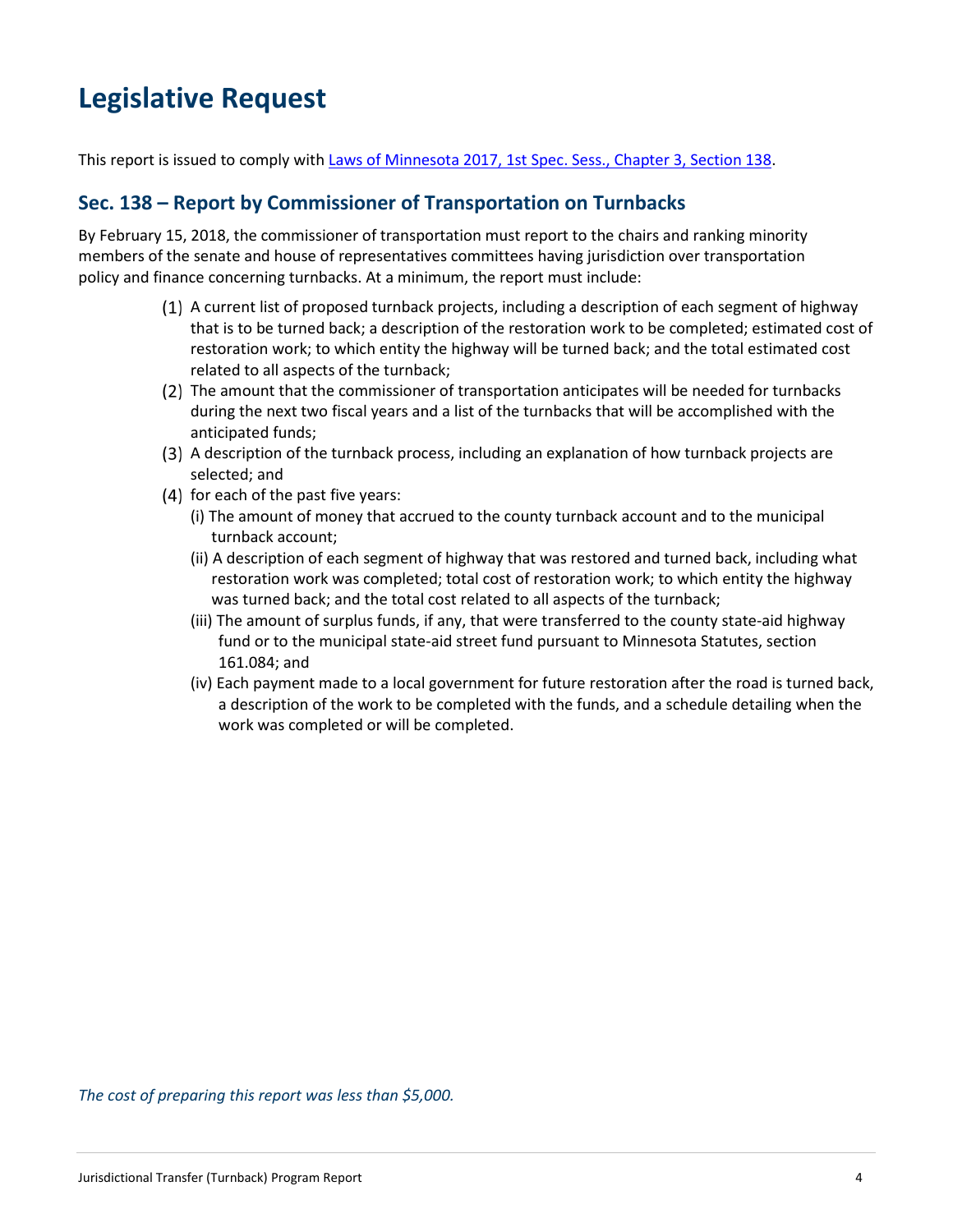# **Overview of the Jurisdictional Transfer, or Turnback Program**

The Minnesota Department of Transportation is the responsible agency for the Jurisdictional Transfer (Turnback) Program. The statutory duties and powers of the commissioner of transportation includes the guidance and authority to select suitable roads for the state system; to transfer roads between state and local units of government; and to enter into agreements with local governments. The purpose of the program is to assign roads to the jurisdictions best suited to effectively and efficiently own and operate them. Roads that are a low priority for one agency may be a higher priority for another agency. MnDOT and local governments collaborate to fulfill the intent of this program.

Th[e Minnesota Constitution, Art. XIV, Sec. 5](https://www.revisor.mn.gov/constitution/#article_14) establishes the Highway User Tax Distribution Fund. Funding for the turnback program, which allows for the restoration of former state highways, is established by Minn. Stat. [161.081 subd. 3.](https://www.revisor.mn.gov/statutes/?id=161.081) 

Additional information and background can be found on th[e MnDOT State Aid for Local Transportation](http://www.dot.state.mn.us/stateaid/admin/info/turnback.pdf) website.

#### **Current List of Proposed Turnback Projects**

The following information is requested unde[r Laws of Minnesota 2017, 1st Spec. Sess., Chapter 3, Section 138, \(1\):](https://www.revisor.mn.gov/laws/?year=2017&type=1&doctype=Chapter&id=3)

A current list of proposed turnback projects, including

- a description of each segment of highway that is to be turned back
- a description of the restoration work to be completed
- estimated cost of restoration work
- which entity the highway will be turned back
- the total estimated cost related to all aspects of the turnback

Appendix A provides current turnback projects programmed in calendar years 2018 to 2023. Estimated costs are reported as one number since costs of restoration work are estimated by what is known now and equal total estimated costs related to all aspects of the turnback project.

#### **Next Two Years of Proposed Turnback Projects**

The following information is requested unde[r Laws of Minnesota 2017, 1st Spec. Sess., Chapter 3, Section 138, \(2\):](https://www.revisor.mn.gov/laws/?year=2017&type=1&doctype=Chapter&id=3)

- The funding the commissioner of transportation anticipates will be needed for turnbacks during the next two fiscal years
- a list of the turnbacks that will be accomplished with the anticipated funds

Appendix A looks at the next six year program. The next two calendar years, 2018 and 2019, represent the anticipated revenue needed to fund obligations. The two year anticipated need to fund 2018 and 2019 obligations is \$101.6 million.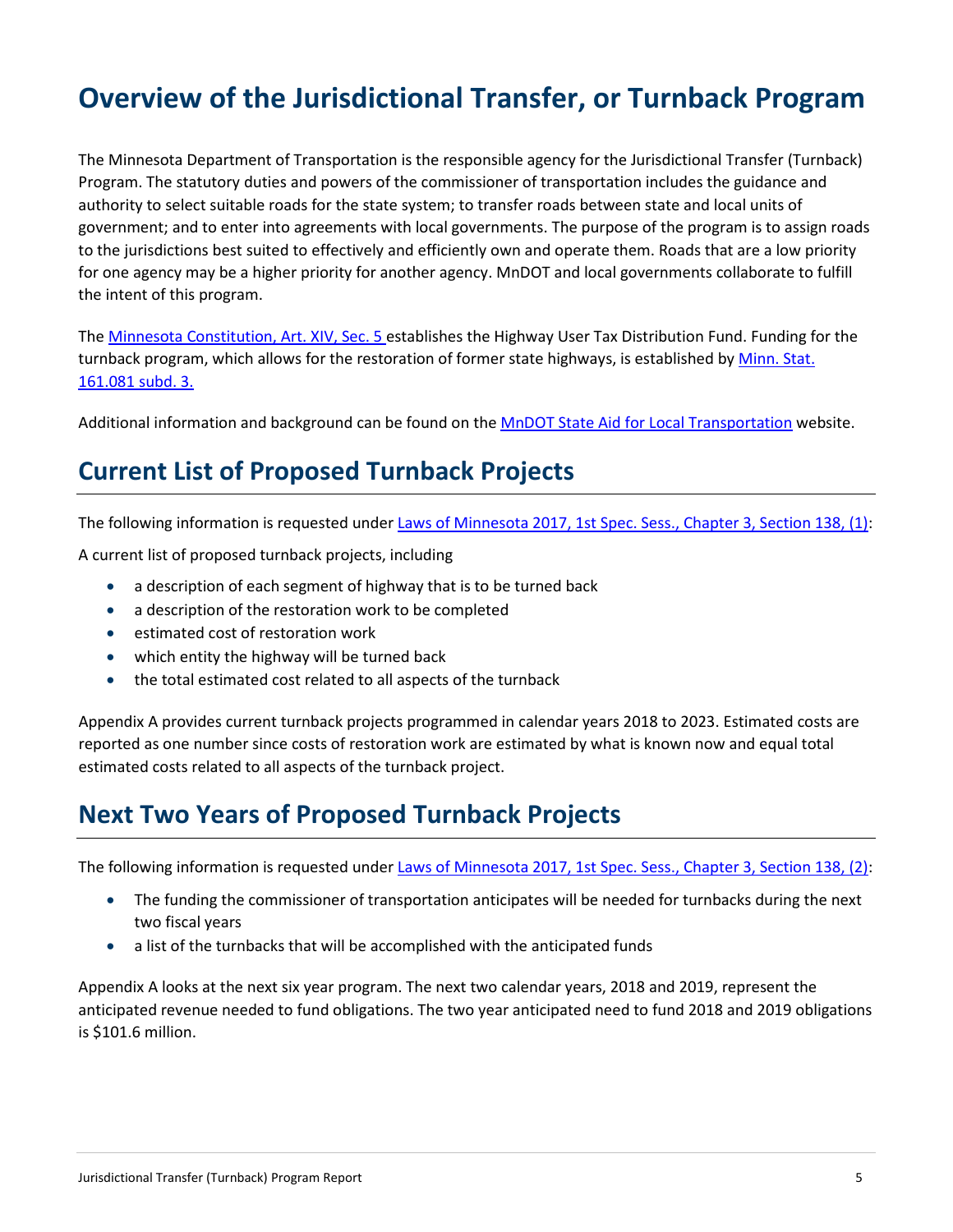#### **Description of Turnback Process**

The following information is requested unde[r Laws of Minnesota 2017, 1st Spec. Sess., Chapter 3, Section 138,](https://www.revisor.mn.gov/laws/?year=2017&type=1&doctype=Chapter&id=3)   $(3)$ 

• A description of the turnback process, including an explanation of how turnback projects are selected

Jurisdictional transfers, more commonly known as turnbacks, are negotiated between MnDOT and the local governmental entity. Projects are selected based on negotiation, restoration eligibility, available funding and agency approvals. Statutory guidance for the use of HUTD funds also establishes the use of Flexible Highway Account Funds for improvements to a roadway bringing the condition up to an acceptable and agreed upon level for the receiving entity. The scope of the work for a project is determined by what is needed for repair or improvement. Life cycle costs are also considered in this scoping.

The [Minnesota Jurisdictional Realignment Project report](http://mndot.org/stateaid/programlibrary/jrp-final-report.pdf) was completed in July 2014. The overall objective for this report was to ensure that Minnesota roads are owned and operated at the right jurisdictional level. A standard and consistent approach was used to develop a list of roadway segments that may need to be transferred (realigned, turned back) to the more appropriate jurisdiction. These segments were then placed on a tiered list for analysis and ranked by probability of misalignment. A high-level cost estimation for the proposed realignment was also completed. Once the analysis was completed, there were 2,653 miles of roadway segments determined to be misaligned. The report identified next steps, however an implementation schedule with funding was not identified.

Th[e 20-Year State Highway Investment Plan](http://www.minnesotago.org/final-plans/mnship-final-plan/summary) completed in January 2017 identified jurisdictional transfer as an investment category. This was a new investment category for this update of the MnSHIP. The investment level identified for the 2018-2037 Capital Highway Investment Plan was \$90 million for the transfer of roadways between state and local agencies.

#### **Past Five Years of Information**

The following information is requested unde[r Laws of Minnesota 2017, 1st Spec. Sess., Chapter 3, Section 138, \(4\):](https://www.revisor.mn.gov/laws/?year=2017&type=1&doctype=Chapter&id=3)

- Information is being requested on the historical spending and scope of projects for the past five years:
	- o The amount of money that accrued to the county turnback account and to the municipal turnback account

The table below provides funding accrued to turnback accounts, as defined by commissioner's orders, for calendar years 2013 to 2017.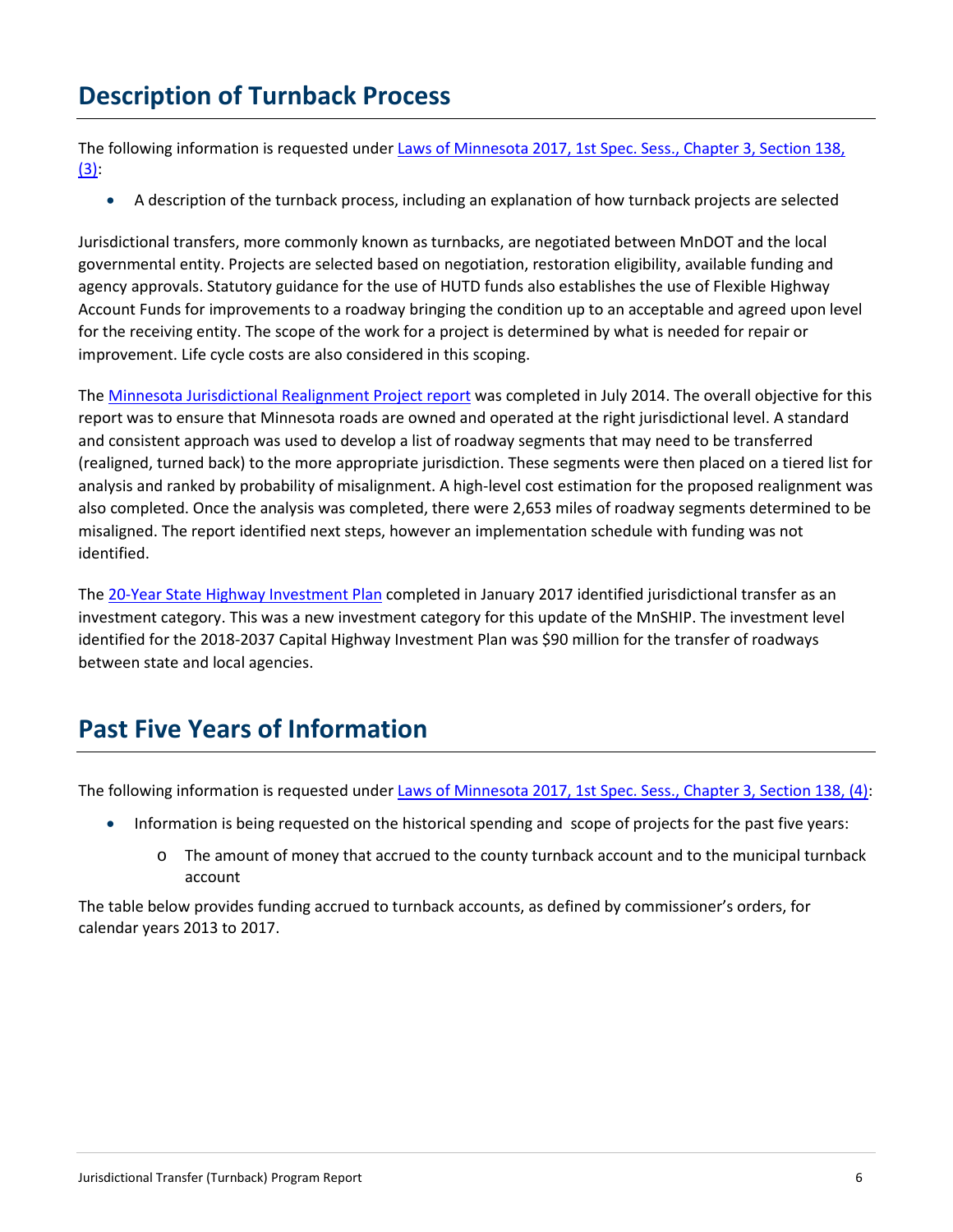#### **Table 1: 2013-2017 Funding Accrued to Accounts**

|                      |                  | <b>FLEXIBLE ACCOUNT BASE</b> |              |              |
|----------------------|------------------|------------------------------|--------------|--------------|
| <b>Calendar Year</b> | CTB <sup>*</sup> | $MTB**$                      | THTB***      | <b>Total</b> |
| 2013                 | \$48,245,184     | U                            |              | \$48,245,184 |
| 2014                 | \$31,325,591     | \$13,000,000                 | \$5,700,000  | \$50,025,591 |
| 2015                 | \$21,779,985     | \$10,000,000                 | \$21,000,000 | \$52,779,985 |
| 2016                 | \$54,722,654     | 0                            |              | \$54,722,654 |
| 2017                 | \$54,678,862     | U                            |              | \$54,678,862 |

\*CTB = County turnback, includes excess sum distribution

\*\*MTB = Municipal turnback

\*\*\*THTB = Trunk Highway turnback

The law also requires the following information:

- A description of each segment of highway that was restored and turned back, including what restoration work was completed
- total cost of restoration work
- which entity the highway was turned back
- the total cost related to all aspects of the turnback

Appendix B provides the past five years of program history for calendar years 2013 to 2017. Restoration costs are reported as one number since costs of eligible restoration work generally equal total estimated costs related to all eligible aspects of the turnback project.

Next the law asks for information on:

• The amount of surplus funds, if any, that were transferred to the county state-aid highway fund or to the municipal state-aid street fund pursuant to [Minn. Stat. 161.084](https://www.revisor.mn.gov/statutes/?id=161.084)

The intent of the turnback program is to transfer roads to the jurisdiction best suited to provide an improved level of service, efficiency and effectiveness. This is accomplished by negotiation and transfer to the right governmental agency. The program is consistently populated with potential projects that fulfill the intent. There were no surplus funds transferred to the county state aid highway or the municipal state aid street accounts.

Lastly, the legislation asks for the following information about:

• Each payment made to a local government for future restoration after the road is turned back, a description of the work to be completed with the funds, and a schedule detailing when the work was completed or will be completed.

MnDOT interprets this question to be related to in lieu payments. [Minn. Rules Part 8820.2300, subp. 6a a](https://www.revisor.mn.gov/rules/?id=8820.2300)llows for a monetary payment, based on net value of eligible project costs, in lieu of contracting work. In lieu payments are shown in Appendix B. When agencies agree to in lieu payments versus contracted projects, there is limited knowledge of future project work and completion schedules.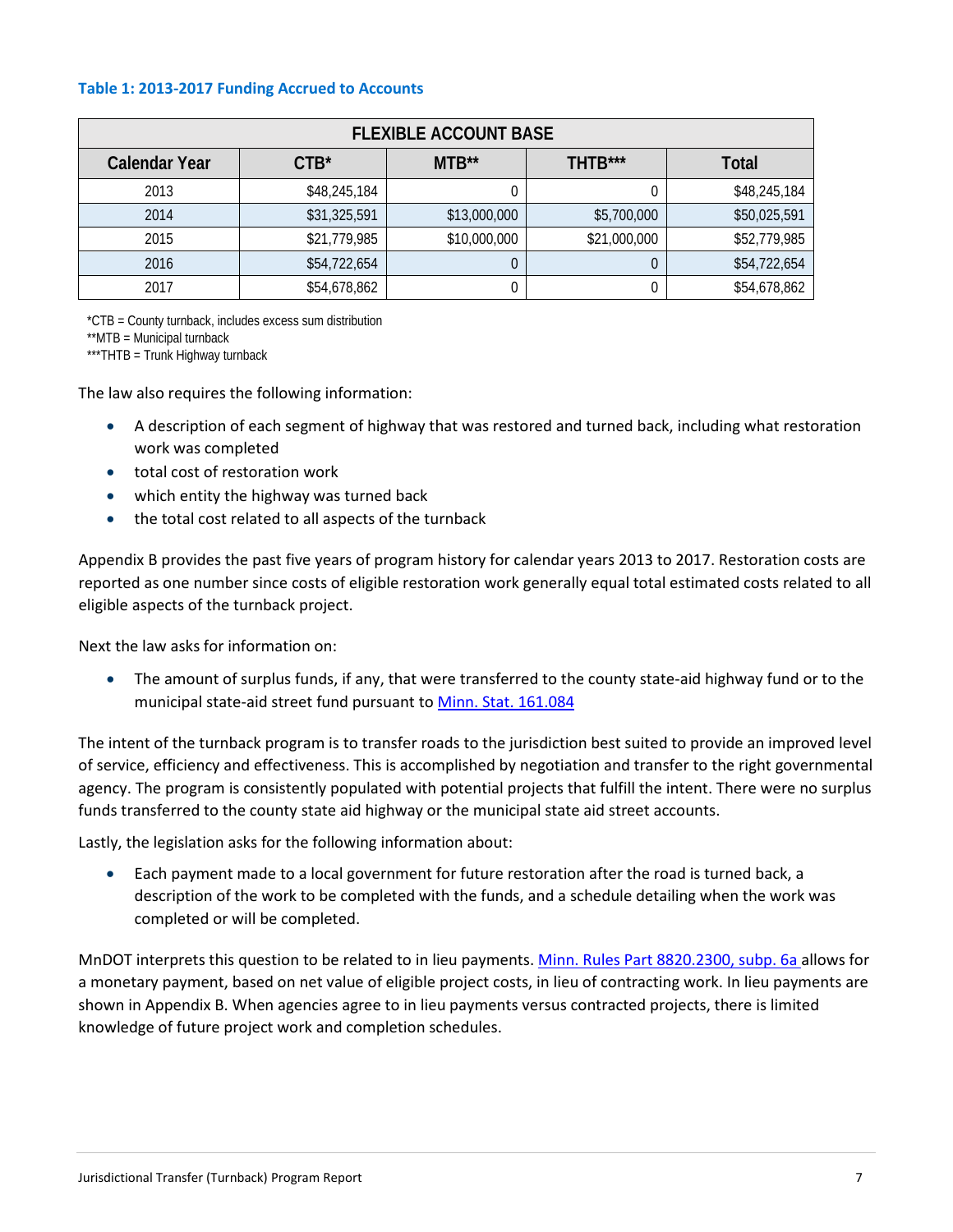#### **Next Steps**

Given the new investment category identified in the 2018-2037 MnSHIP for Jurisdictional Transfer, a risk based prioritization strategy is established that is nimble to opportunities and proactive using a systematic approach to future spending. Historically, MnDOT State Aid and district offices established priorities with local partners. Further study and engagement is necessary to move forward with a strategic plan for the investment category.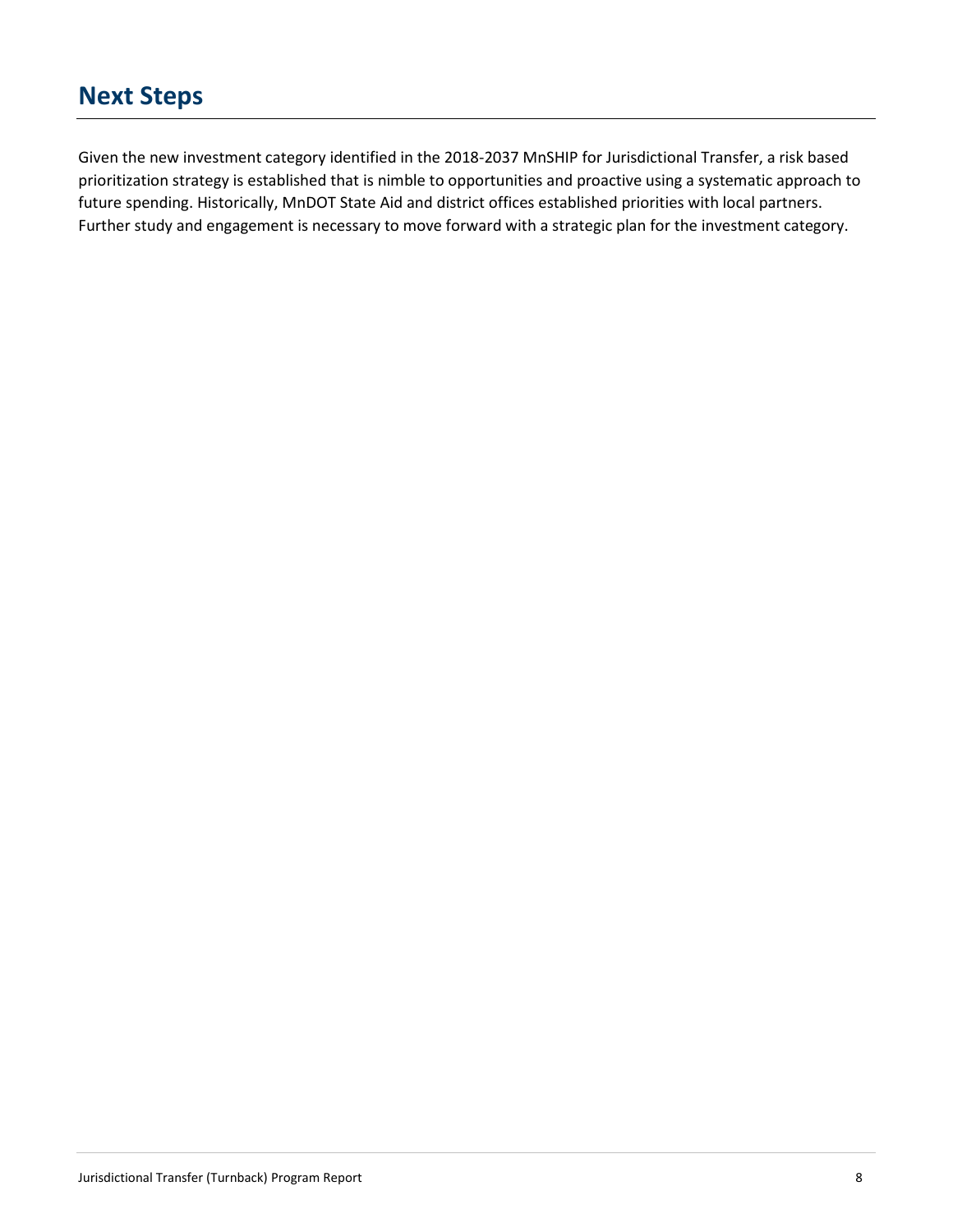# **Appendix A: Current Jurisdictional Transfers (Turnbacks) 2018-2023**

This is a list of current turnbacks for 2018-2023.

**Table 2: 2018-2023 State Highway Jurisdictional Transfer Projects (Turnbacks)**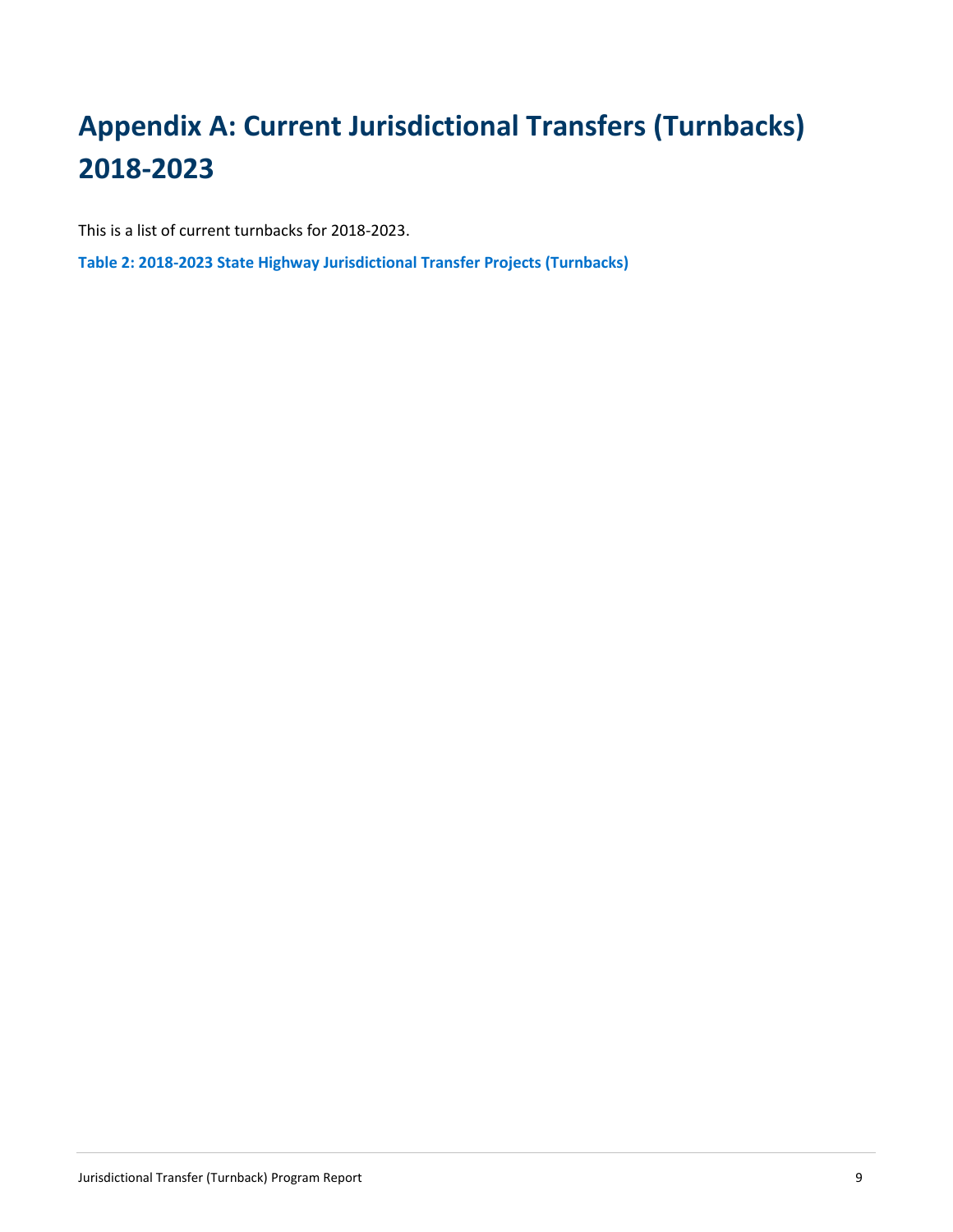#### **Appendix A: 2018 - 2023 State Highway Jurisdictional Transfer Projects (Turnbacks)**

|                  |                                                     |                                 |                                     |       | Calendar 2018<br>Calendar 2020<br>Calendar 2019 |      |           |       |              |       |                 |       |      | Calendar 2021 |                 |       |      | Calendar 2022 |               |       | Calendar 2023 |       |              |       |      |      |          |              |
|------------------|-----------------------------------------------------|---------------------------------|-------------------------------------|-------|-------------------------------------------------|------|-----------|-------|--------------|-------|-----------------|-------|------|---------------|-----------------|-------|------|---------------|---------------|-------|---------------|-------|--------------|-------|------|------|----------|--------------|
| State<br>Highway | Transferring to Which<br><b>Governmental Entity</b> | <b>Restoration Project Type</b> | <b>Project Description</b>          | er:   | ШÌ                                              | ËЕ   | SRC<br>E. | ٣Ï,   | $\mathbf{B}$ | ËЕ    | SRC<br>$\equiv$ | 咒     | ΓÊ   | ËЕ            | SRC<br>$\equiv$ | ξÎ,   | EП   | ËЕ            | <b>TH SRC</b> | ξĒ,   | $\mathbf{B}$  | H     | SRC<br>$\pm$ | 咒     | ГÊ   | E    | SRC<br>폰 | <b>TOTAL</b> |
| 12               | <b>Hennepin County</b>                              | Reconstruction                  | Wolfe Pt to Wayzata Blvd            |       |                                                 |      |           | 2.00  |              |       |                 |       |      |               |                 | 8.67  |      |               |               | 0.52  |               |       |              |       |      |      |          | 11.19        |
| 12               | <b>Hennepin County</b>                              | Reconstruction                  | CSAH 6 to Willow                    |       |                                                 |      |           |       |              |       |                 |       |      |               |                 |       |      |               |               | 6.45  |               |       |              | 7.58  |      |      |          | 14.03        |
| 14               | Dodge County                                        | In Lieu                         | MN 56 to Steele County line         |       |                                                 |      |           |       |              |       |                 | 2.00  |      |               |                 |       |      |               |               |       |               |       |              |       |      |      |          | 2.00         |
| 14               | <b>Steele County</b>                                | In Lieu                         | 54th to Dodge County line           |       |                                                 |      |           |       |              |       |                 | 2.00  |      |               |                 |       |      |               |               |       |               |       |              |       |      |      |          | 2.00         |
| 49               | Ramsey County                                       | In Lieu                         | University Ave to County J          | 1.00  |                                                 |      |           | 2.27  |              |       |                 | 11.76 |      |               |                 | 17.84 |      |               |               |       |               |       |              |       |      |      |          | 32.87        |
| -54              | <b>Grant County</b>                                 | Recondition                     | MN 27 to US 59 and swap CSAH 10     | 4.00  |                                                 |      | 3.50      |       |              |       |                 |       |      |               |                 |       |      |               |               |       |               |       |              |       |      |      |          | 7.50         |
| 66               | <b>Blue Earth County</b>                            | Reconstruction                  | CSAH 90 to Mankato                  | 0.59  |                                                 |      |           |       |              |       |                 |       |      |               |                 |       |      |               |               |       |               |       |              |       |      |      |          | 0.59         |
| 66               | <b>Blue Earth County</b>                            | Reconstruction                  | CSAH 9 to CSAH 90                   | 9.65  |                                                 |      |           |       |              |       |                 |       |      |               |                 |       |      |               |               |       |               |       |              |       |      |      |          | 9.65         |
| 66               | <b>Blue Earth County</b>                            | Reconstruction                  | CSAH 9 to Mankato                   | 1.08  |                                                 |      |           |       |              |       |                 |       |      |               |                 |       |      |               |               |       |               |       |              |       |      |      |          | 1.08         |
| 101              | <b>Carver County</b>                                | Reconstruction                  | Pioneer Trail to Flying Cloud Drive |       |                                                 |      |           |       |              |       |                 |       |      |               |                 |       |      |               |               | 17.50 |               | 3.00  |              |       |      |      |          | 20.50        |
| 112              | LeSueur County                                      | Reconstruction /<br>Recondition | MN 99 to US 169                     | 9.50  |                                                 |      |           | 23.50 |              |       |                 |       |      |               |                 |       |      |               |               |       |               |       |              |       |      |      |          | 33.00        |
| 212              | <b>Hennepin County</b>                              | Reconstruction                  | Charlson Rd to County line          | 15.54 |                                                 |      |           | 16.85 |              |       |                 | 0.80  |      |               |                 |       |      |               |               |       |               |       |              |       |      |      |          | 33.19        |
| 212              | Carver Countv                                       | Reconstruction                  | MN 101 to US 212                    |       |                                                 |      |           |       |              |       |                 |       |      |               |                 |       |      |               |               | 3.00  |               |       |              | 19.37 |      |      |          | 22.37        |
| 212              | <b>Carver County</b>                                | Reconstruction                  | CSAH 101 to Hennepin County line    | 5.22  |                                                 |      |           |       |              |       |                 |       |      |               |                 |       |      |               |               |       |               |       |              |       |      |      |          | 5.22         |
| 212              | Carver County                                       | Reconstruction                  | E jct to W jct MN 101               | 1.42  |                                                 |      |           | 1.44  |              |       |                 | 1.45  |      |               |                 | 3.21  |      |               |               | 1.91  |               |       |              |       |      |      |          | 9.43         |
| 222              | Red Lake County                                     | Recondition                     | MN 92 to Oklee                      | 1.60  |                                                 |      |           |       |              |       |                 |       |      |               |                 |       |      |               |               |       |               |       |              |       |      |      |          | 1.60         |
| 242              | Anoka County                                        | Reconstruction                  | Crane to Ulysses                    | 1.47  |                                                 |      |           | 0.12  |              |       |                 |       |      |               |                 |       |      |               |               |       |               |       |              |       |      |      |          | 1.59         |
| 253              | <b>Faribault County</b>                             | Recondition                     | Bricelyn to I-90                    |       |                                                 |      | 3.80      |       |              |       |                 |       |      |               |                 |       |      |               |               |       |               |       |              |       |      |      |          | 3.80         |
| 254              | <b>Faribault County</b>                             | Recondition                     | Frost to I-90                       |       |                                                 |      | 2.55      |       |              |       |                 |       |      |               |                 |       |      |               |               |       |               |       |              |       |      |      |          | 2.55         |
| 263              | <b>Martin County</b>                                | Recondition                     | Ceylon to I-90                      |       |                                                 |      |           |       |              |       | 3.60            |       |      |               |                 |       |      |               |               |       |               |       |              |       |      |      |          | 3.60         |
| 267              | Murray County                                       | Reconstruction                  | MN 30 to lona                       |       |                                                 |      |           |       |              |       |                 |       |      |               |                 | 3.00  |      |               |               |       |               |       |              |       |      |      |          | 3.00         |
| 274              | <b>Yellow Medicine County</b>                       | Recondition                     | MN 23 to Wood Lake                  |       |                                                 |      |           |       |              |       |                 |       |      |               |                 | 1.25  |      |               |               |       |               |       |              |       |      |      |          | 1.25         |
| 277              | Chippewa County                                     | In Lieu                         | MN 40 to MN 7                       |       |                                                 |      | 11.53     |       |              |       |                 |       |      |               |                 |       |      |               |               |       |               |       |              |       |      |      |          | 11.53        |
| 298/299          | City of Faribault                                   | In Lieu                         | 6th Street                          |       |                                                 |      |           |       |              |       |                 |       | 0.50 |               |                 |       |      |               |               |       |               |       |              |       |      |      |          | 0.50         |
| 371              | Crow Wing County                                    | In Lieu                         | MN 371 to Pequot bypass             | 4.35  |                                                 |      |           |       |              |       |                 |       |      |               |                 |       |      |               |               |       |               |       |              |       |      |      |          | 4.35         |
|                  |                                                     |                                 |                                     |       |                                                 |      |           |       |              |       |                 |       |      |               |                 |       |      |               |               |       |               |       |              |       |      |      |          |              |
|                  |                                                     |                                 | <b>CTB</b>                          |       | 55.42<br>46.18                                  |      |           |       |              | 18.01 |                 |       |      | 33.97         |                 |       |      | 29.38         |               |       |               | 26.95 |              |       |      |      |          |              |
|                  |                                                     |                                 | <b>MTB</b><br><b>THTB</b>           |       | 0.00                                            | 0.00 |           |       | 0.00         | 0.00  |                 |       | 0.50 | 0.00          |                 |       | 0.00 | 0.00          |               |       | 0.00          | 3.00  |              |       | 0.00 | 0.00 |          | 238.39       |
|                  |                                                     |                                 |                                     |       |                                                 |      |           |       |              |       |                 |       |      |               |                 |       |      |               |               |       |               |       |              |       |      |      |          |              |

| TH SRC |               | 01.00<br>ں رہے |               | 3.60 |               | ו ההי<br>J.UU |               | .00. |               | 0.00 |               | 0.00 |              |
|--------|---------------|----------------|---------------|------|---------------|---------------|---------------|------|---------------|------|---------------|------|--------------|
|        | Calendar 2018 |                | Calendar 2019 |      | Calendar 2020 |               | Calendar 2021 |      | Calendar 2022 |      | Calendar 2023 |      | <b>TOTAL</b> |

Note: Estimated restoration costs, \$ million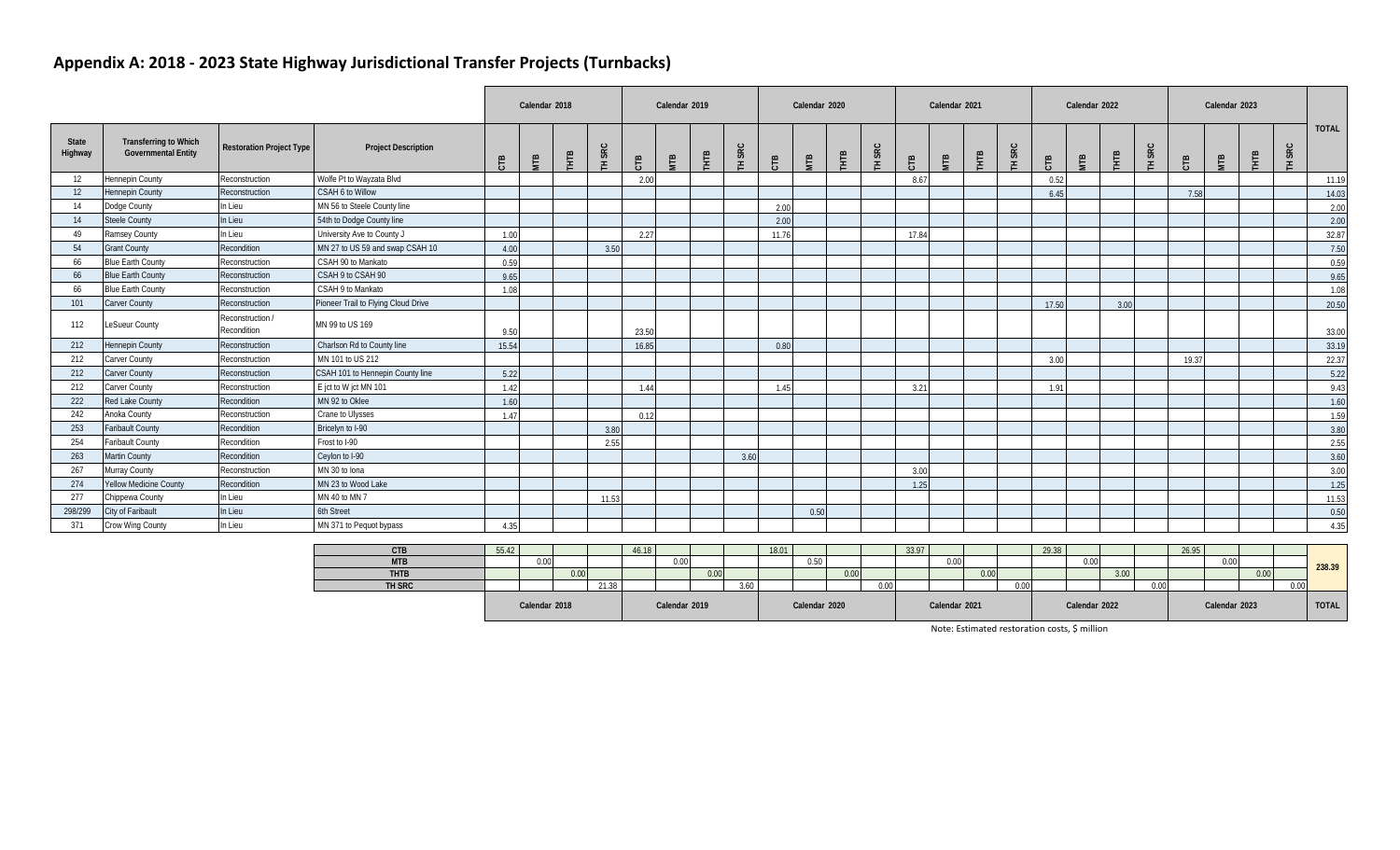# **Appendix B: Past 2013-2017 Jurisdictional Transfers (Turnbacks)**

The following table show past jurisdictions transfers (turnbacks) for the years 2013-2017. **Table 3: 2013-2017 State Highway Jurisdictional Transfer Projects (Turnbacks)**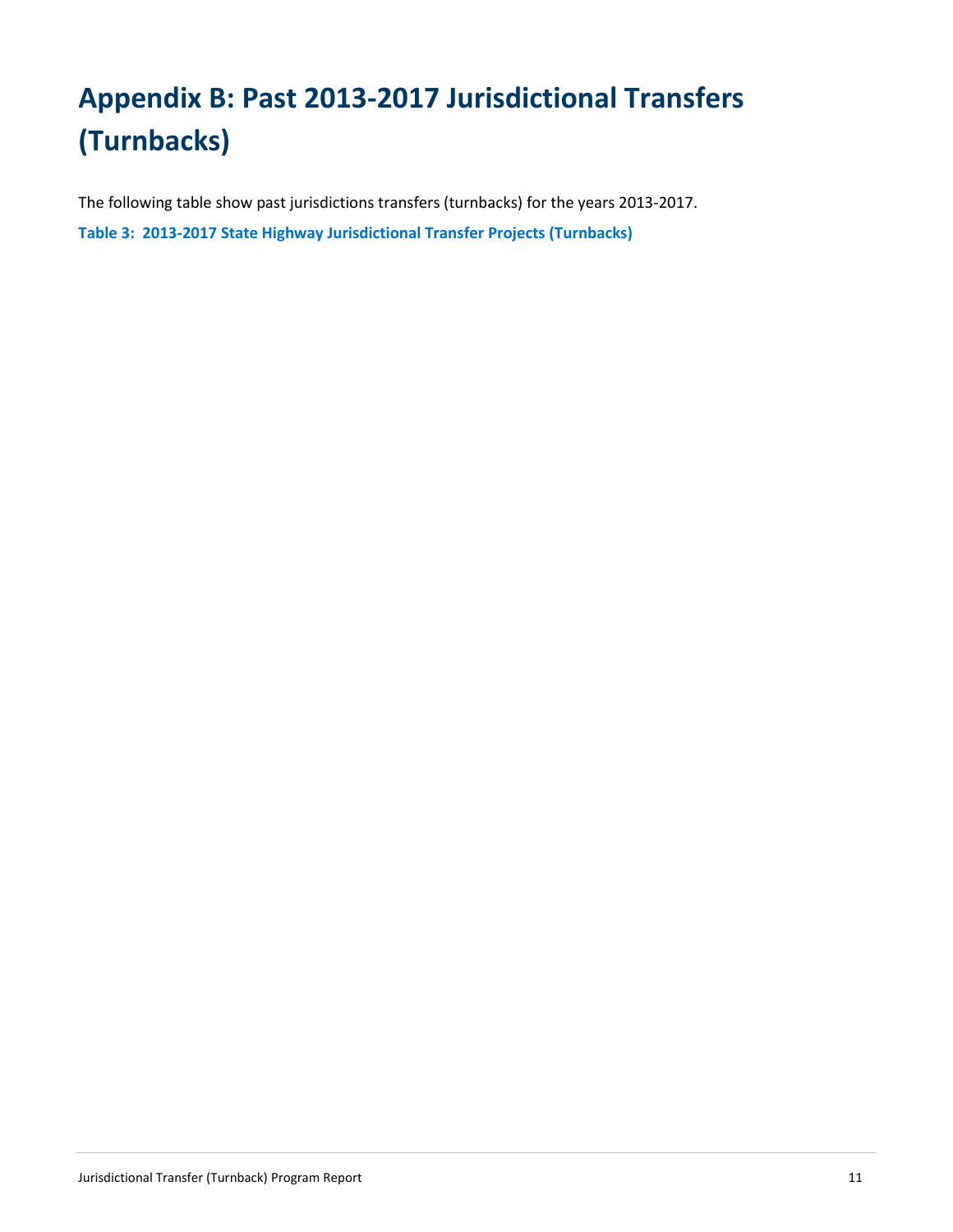## **Appendix B: 2013 - 2017 State Highway Jurisdictional Transfer Projects (Turnbacks)**

| SRC<br><b>TH SRC</b><br><b>TH SRC</b><br><b>TH SRC</b><br>TH SRC<br><b>TOTAL</b><br>State<br><b>Transferring to Which</b><br>ĨНЬ<br>ËЕ<br>ĨЩ<br>HТB<br>HLB<br><b>Project Description</b><br><b>Restoration Project Type</b><br>ÆВ<br>IГB<br>ÆВ<br>ŒБ<br>ГË<br>СTB<br>$\overline{AB}$<br>ЭĽ<br>СTB<br>ЭTС<br><b>Governmental Entity</b><br>Highway<br>$\pm$<br>Washington Co<br>MN <sub>5</sub><br>5<br>In Lieu<br>22.00<br>22.00<br>12<br>Reconstruction<br>Willow Dr to Wolfe Pt<br>14.37<br>Hennepin Co<br>0.80<br>3.00<br>10.57<br>0.34<br>12<br>Ramsey Co<br>Recondition<br>Univ. Ave Rice St to Co. line<br>0.34<br>12<br>0.30<br>Hennepin Co<br>Recondition<br>CSAH 6 to Willow<br>0.30<br>0.30<br>12<br>Hennepin Co<br>0.30<br>Reconstruction<br>Wolfe Point Trail to Wayzata Blvd<br>43.00<br>14<br>Steele/Waseca Co<br>Recondition<br><b>US14</b><br>14.00<br>21.00<br>4.00<br>4.00<br>1.72<br>14<br>Nicollet Co<br>CSAH 6 to CSAH 41<br>Reconstruction<br>1.72<br>1.35<br>1.35<br>14<br>Nicollet Co<br>Reconstruction<br>MN 111 to CSAH 42<br>11.39<br><b>Blue Earth Co</b><br>11.39<br>14<br>Mankato to Eagle Lake<br>Reconstruction<br>27<br>1.00<br>Douglas Co<br>Recondition<br>194 to TH 29 & Nokomis St to TH 127<br>1.00<br>2.34<br>49<br>Ramsey Co<br>In Lieu<br>2.34<br><b>Rice Street</b><br>0.63<br>52<br>Hennepin Co<br>Recondition<br>Washington Ave<br>0.61<br>0.02<br>9.46<br>52<br>Henn Ave to 5th Ave S<br>0.70<br>8.76<br>Hennepin Co<br>Recondition<br>2.36<br>60<br>Nobles Co<br>Reconstruction<br>County Rd 57 to new TH 60<br>2.36<br>1.09<br>60<br>City of Worthington<br>In Lieu<br>CR 57 to Flower Lane<br>1.09<br>26.00<br><b>US 63</b><br>3.00<br>10.00<br>63<br>City of Rochester<br>In Lieu<br>13.00<br>CSAH 22 to CSAH 14<br>10.00<br>Olmstead Co<br>In Lieu<br>63<br>5.00<br>5.00<br>1.95<br>2.00<br>66<br>Mankato<br>Recondition<br>US 169 to city limits<br>0.05<br>8.31<br>66<br><b>Blue Earth Co</b><br>CSAH 90 to Mankato limits<br>7.60<br>0.71<br>Reconstruction<br>8.70<br>8.70<br>Blue Earth Co<br>Good Thunder to CSAH 9<br>66<br>Reconstruction<br>0.09<br>66<br>Blue Earth Co<br>Recondition<br>Good Thunder to CSAH 9<br>0.09<br>8.06<br><b>Blue Earth Co</b><br>8.06<br>66<br>Reconstruction<br>CSAH 9 to CSAH 90<br>5.67<br>96<br>CSAH 96 at US10<br>5.67<br>Ramsey Co<br>Reconstruction<br>96<br>1.02<br>Ramsey Co<br>35W/CSAH 96 interchange<br>0.04<br>0.98<br>Reconstruction<br>1.10<br>96<br>Ramsey Co<br>Recondition<br>Centerville Rd to WBL pkwy<br>1.10<br>3.49<br>1.5<br>CSAH 18 to CSAH 14<br>1.9<br>101<br>Carver Co<br>Reconstruction<br>0.09<br>41.59<br>CSAH 5 to US 12<br>28.89<br>7.2<br>4.89<br>101<br>Hennepin Co<br>Reconstruction<br>0.61<br>101<br>Scott Co<br>0.14<br>Recondition<br>CSAH 83 to Valley Park<br>0.14<br>0.30<br>101<br>Scott Co<br>0.30<br>Recondition<br>Valley Park to 70th St<br>18.30<br>Hennepin Co<br>CSAH 62 to CSAH 3<br>4.72<br>11.94<br>1.64<br>101<br>Reconstruction<br>0.99<br>101<br>Hennepin Co<br>CSAH 3 to Minnetonka Blvd<br>0.92<br>0.07<br>Reconstruction<br>Scott Co<br>0.15<br>101<br>Reconstruction<br>Co line to First Ave<br>0.15<br>0.57<br>169<br>Scott Co<br>Fuller St to CP RR NR<br>0.38<br>0.19<br>Recondition<br>7.85<br>4.73<br>1.42<br>212<br>Carver Co<br>Reconstruction<br>E jct to W jct MN 101<br>0.33<br>1.37<br>10.52<br>212<br>Hennepin Co<br>2.5<br>3.02<br>Reconstruction<br>Charlson Rd to Co line<br>0.70<br>212<br>US 212 to West jct MN 101<br>0.70<br>Carver Co<br>Recondition<br>4.40<br>0.40<br>1.20<br>2.80<br>212<br>Carver Co<br>CSAH 101 to Henn Co line<br>Reconstruction<br>4.35<br>4.35<br>212<br>Carver Co<br>CSAH 140 to Walnut St<br>Reconstruction<br>9.50<br>225<br>9.50<br>Becker Co<br>MN 34 to Ponsford<br>Reconstruction<br>8.60<br>228<br>8.6<br>Ottertail Co<br>Recondition<br>US 10 to Vergas<br>15.00<br>235<br>4.96<br>1.17<br>Ottertail Co<br>MN 29 to Urbank<br>$-1.7$<br>7.17<br>Reconstruction<br>242<br>4.18<br>1.28<br>7.74<br>Anoka Co<br>Reconstruction<br>Crane St to Ulysses St<br>1.14<br>1.14<br>5.20<br>258<br>5.2<br>Brown Co<br>In Lieu<br>S County line to TH 14<br>275<br>6.77<br>ac Qui Parie Co<br>In Lieu<br>US 212 to Boyd<br>6.77<br>2.20<br>292<br>2.2<br>City of Hastings<br>Recondition<br>US 61 to Ravenna Tr<br><b>CTB</b><br>55.01<br>33.50<br>49.16<br>34.74<br>50.26<br><b>MTB</b><br>10.00<br>3.00<br>14.14<br>0.00<br>0.00<br>330.96<br><b>THTB</b><br>5.65<br>21.00<br>0.00<br>0.00<br>0.00<br>TH SRC<br>1.90<br>14.00<br>30.60<br>4.00<br>4.00<br><b>TOTAL</b><br>Calendar 2018<br>Calendar 2019<br>Calendar 2020<br>Calendar 2021<br>Calendar 2022 |  |  |  |  | Calendar 2013 |  |  | Calendar 2014 |  |  |  |  | Calendar 2015 |  | Calendar 2016 |  | Calendar 2017 |  |  |  |  |
|-----------------------------------------------------------------------------------------------------------------------------------------------------------------------------------------------------------------------------------------------------------------------------------------------------------------------------------------------------------------------------------------------------------------------------------------------------------------------------------------------------------------------------------------------------------------------------------------------------------------------------------------------------------------------------------------------------------------------------------------------------------------------------------------------------------------------------------------------------------------------------------------------------------------------------------------------------------------------------------------------------------------------------------------------------------------------------------------------------------------------------------------------------------------------------------------------------------------------------------------------------------------------------------------------------------------------------------------------------------------------------------------------------------------------------------------------------------------------------------------------------------------------------------------------------------------------------------------------------------------------------------------------------------------------------------------------------------------------------------------------------------------------------------------------------------------------------------------------------------------------------------------------------------------------------------------------------------------------------------------------------------------------------------------------------------------------------------------------------------------------------------------------------------------------------------------------------------------------------------------------------------------------------------------------------------------------------------------------------------------------------------------------------------------------------------------------------------------------------------------------------------------------------------------------------------------------------------------------------------------------------------------------------------------------------------------------------------------------------------------------------------------------------------------------------------------------------------------------------------------------------------------------------------------------------------------------------------------------------------------------------------------------------------------------------------------------------------------------------------------------------------------------------------------------------------------------------------------------------------------------------------------------------------------------------------------------------------------------------------------------------------------------------------------------------------------------------------------------------------------------------------------------------------------------------------------------------------------------------------------------------------------------------------------------------------------------------------------------------------------------------------------------------------------------------------------------------------------------------------------------------------------------------------------------------------------------------------------------------------------------------------------------------------------------------------------------------------------------------------------------------------------------------------------------------------------------------------------------------------------------------------------------------------------------------------------------------------------------------------------------------------------------------------------------------------------------------------------------------------------------------------------------------------------------------------------------------------------------------------------------------------------------------------|--|--|--|--|---------------|--|--|---------------|--|--|--|--|---------------|--|---------------|--|---------------|--|--|--|--|
|                                                                                                                                                                                                                                                                                                                                                                                                                                                                                                                                                                                                                                                                                                                                                                                                                                                                                                                                                                                                                                                                                                                                                                                                                                                                                                                                                                                                                                                                                                                                                                                                                                                                                                                                                                                                                                                                                                                                                                                                                                                                                                                                                                                                                                                                                                                                                                                                                                                                                                                                                                                                                                                                                                                                                                                                                                                                                                                                                                                                                                                                                                                                                                                                                                                                                                                                                                                                                                                                                                                                                                                                                                                                                                                                                                                                                                                                                                                                                                                                                                                                                                                                                                                                                                                                                                                                                                                                                                                                                                                                                                                                                                                           |  |  |  |  |               |  |  |               |  |  |  |  |               |  |               |  |               |  |  |  |  |
|                                                                                                                                                                                                                                                                                                                                                                                                                                                                                                                                                                                                                                                                                                                                                                                                                                                                                                                                                                                                                                                                                                                                                                                                                                                                                                                                                                                                                                                                                                                                                                                                                                                                                                                                                                                                                                                                                                                                                                                                                                                                                                                                                                                                                                                                                                                                                                                                                                                                                                                                                                                                                                                                                                                                                                                                                                                                                                                                                                                                                                                                                                                                                                                                                                                                                                                                                                                                                                                                                                                                                                                                                                                                                                                                                                                                                                                                                                                                                                                                                                                                                                                                                                                                                                                                                                                                                                                                                                                                                                                                                                                                                                                           |  |  |  |  |               |  |  |               |  |  |  |  |               |  |               |  |               |  |  |  |  |
|                                                                                                                                                                                                                                                                                                                                                                                                                                                                                                                                                                                                                                                                                                                                                                                                                                                                                                                                                                                                                                                                                                                                                                                                                                                                                                                                                                                                                                                                                                                                                                                                                                                                                                                                                                                                                                                                                                                                                                                                                                                                                                                                                                                                                                                                                                                                                                                                                                                                                                                                                                                                                                                                                                                                                                                                                                                                                                                                                                                                                                                                                                                                                                                                                                                                                                                                                                                                                                                                                                                                                                                                                                                                                                                                                                                                                                                                                                                                                                                                                                                                                                                                                                                                                                                                                                                                                                                                                                                                                                                                                                                                                                                           |  |  |  |  |               |  |  |               |  |  |  |  |               |  |               |  |               |  |  |  |  |
|                                                                                                                                                                                                                                                                                                                                                                                                                                                                                                                                                                                                                                                                                                                                                                                                                                                                                                                                                                                                                                                                                                                                                                                                                                                                                                                                                                                                                                                                                                                                                                                                                                                                                                                                                                                                                                                                                                                                                                                                                                                                                                                                                                                                                                                                                                                                                                                                                                                                                                                                                                                                                                                                                                                                                                                                                                                                                                                                                                                                                                                                                                                                                                                                                                                                                                                                                                                                                                                                                                                                                                                                                                                                                                                                                                                                                                                                                                                                                                                                                                                                                                                                                                                                                                                                                                                                                                                                                                                                                                                                                                                                                                                           |  |  |  |  |               |  |  |               |  |  |  |  |               |  |               |  |               |  |  |  |  |
|                                                                                                                                                                                                                                                                                                                                                                                                                                                                                                                                                                                                                                                                                                                                                                                                                                                                                                                                                                                                                                                                                                                                                                                                                                                                                                                                                                                                                                                                                                                                                                                                                                                                                                                                                                                                                                                                                                                                                                                                                                                                                                                                                                                                                                                                                                                                                                                                                                                                                                                                                                                                                                                                                                                                                                                                                                                                                                                                                                                                                                                                                                                                                                                                                                                                                                                                                                                                                                                                                                                                                                                                                                                                                                                                                                                                                                                                                                                                                                                                                                                                                                                                                                                                                                                                                                                                                                                                                                                                                                                                                                                                                                                           |  |  |  |  |               |  |  |               |  |  |  |  |               |  |               |  |               |  |  |  |  |
|                                                                                                                                                                                                                                                                                                                                                                                                                                                                                                                                                                                                                                                                                                                                                                                                                                                                                                                                                                                                                                                                                                                                                                                                                                                                                                                                                                                                                                                                                                                                                                                                                                                                                                                                                                                                                                                                                                                                                                                                                                                                                                                                                                                                                                                                                                                                                                                                                                                                                                                                                                                                                                                                                                                                                                                                                                                                                                                                                                                                                                                                                                                                                                                                                                                                                                                                                                                                                                                                                                                                                                                                                                                                                                                                                                                                                                                                                                                                                                                                                                                                                                                                                                                                                                                                                                                                                                                                                                                                                                                                                                                                                                                           |  |  |  |  |               |  |  |               |  |  |  |  |               |  |               |  |               |  |  |  |  |
|                                                                                                                                                                                                                                                                                                                                                                                                                                                                                                                                                                                                                                                                                                                                                                                                                                                                                                                                                                                                                                                                                                                                                                                                                                                                                                                                                                                                                                                                                                                                                                                                                                                                                                                                                                                                                                                                                                                                                                                                                                                                                                                                                                                                                                                                                                                                                                                                                                                                                                                                                                                                                                                                                                                                                                                                                                                                                                                                                                                                                                                                                                                                                                                                                                                                                                                                                                                                                                                                                                                                                                                                                                                                                                                                                                                                                                                                                                                                                                                                                                                                                                                                                                                                                                                                                                                                                                                                                                                                                                                                                                                                                                                           |  |  |  |  |               |  |  |               |  |  |  |  |               |  |               |  |               |  |  |  |  |
|                                                                                                                                                                                                                                                                                                                                                                                                                                                                                                                                                                                                                                                                                                                                                                                                                                                                                                                                                                                                                                                                                                                                                                                                                                                                                                                                                                                                                                                                                                                                                                                                                                                                                                                                                                                                                                                                                                                                                                                                                                                                                                                                                                                                                                                                                                                                                                                                                                                                                                                                                                                                                                                                                                                                                                                                                                                                                                                                                                                                                                                                                                                                                                                                                                                                                                                                                                                                                                                                                                                                                                                                                                                                                                                                                                                                                                                                                                                                                                                                                                                                                                                                                                                                                                                                                                                                                                                                                                                                                                                                                                                                                                                           |  |  |  |  |               |  |  |               |  |  |  |  |               |  |               |  |               |  |  |  |  |
|                                                                                                                                                                                                                                                                                                                                                                                                                                                                                                                                                                                                                                                                                                                                                                                                                                                                                                                                                                                                                                                                                                                                                                                                                                                                                                                                                                                                                                                                                                                                                                                                                                                                                                                                                                                                                                                                                                                                                                                                                                                                                                                                                                                                                                                                                                                                                                                                                                                                                                                                                                                                                                                                                                                                                                                                                                                                                                                                                                                                                                                                                                                                                                                                                                                                                                                                                                                                                                                                                                                                                                                                                                                                                                                                                                                                                                                                                                                                                                                                                                                                                                                                                                                                                                                                                                                                                                                                                                                                                                                                                                                                                                                           |  |  |  |  |               |  |  |               |  |  |  |  |               |  |               |  |               |  |  |  |  |
|                                                                                                                                                                                                                                                                                                                                                                                                                                                                                                                                                                                                                                                                                                                                                                                                                                                                                                                                                                                                                                                                                                                                                                                                                                                                                                                                                                                                                                                                                                                                                                                                                                                                                                                                                                                                                                                                                                                                                                                                                                                                                                                                                                                                                                                                                                                                                                                                                                                                                                                                                                                                                                                                                                                                                                                                                                                                                                                                                                                                                                                                                                                                                                                                                                                                                                                                                                                                                                                                                                                                                                                                                                                                                                                                                                                                                                                                                                                                                                                                                                                                                                                                                                                                                                                                                                                                                                                                                                                                                                                                                                                                                                                           |  |  |  |  |               |  |  |               |  |  |  |  |               |  |               |  |               |  |  |  |  |
|                                                                                                                                                                                                                                                                                                                                                                                                                                                                                                                                                                                                                                                                                                                                                                                                                                                                                                                                                                                                                                                                                                                                                                                                                                                                                                                                                                                                                                                                                                                                                                                                                                                                                                                                                                                                                                                                                                                                                                                                                                                                                                                                                                                                                                                                                                                                                                                                                                                                                                                                                                                                                                                                                                                                                                                                                                                                                                                                                                                                                                                                                                                                                                                                                                                                                                                                                                                                                                                                                                                                                                                                                                                                                                                                                                                                                                                                                                                                                                                                                                                                                                                                                                                                                                                                                                                                                                                                                                                                                                                                                                                                                                                           |  |  |  |  |               |  |  |               |  |  |  |  |               |  |               |  |               |  |  |  |  |
|                                                                                                                                                                                                                                                                                                                                                                                                                                                                                                                                                                                                                                                                                                                                                                                                                                                                                                                                                                                                                                                                                                                                                                                                                                                                                                                                                                                                                                                                                                                                                                                                                                                                                                                                                                                                                                                                                                                                                                                                                                                                                                                                                                                                                                                                                                                                                                                                                                                                                                                                                                                                                                                                                                                                                                                                                                                                                                                                                                                                                                                                                                                                                                                                                                                                                                                                                                                                                                                                                                                                                                                                                                                                                                                                                                                                                                                                                                                                                                                                                                                                                                                                                                                                                                                                                                                                                                                                                                                                                                                                                                                                                                                           |  |  |  |  |               |  |  |               |  |  |  |  |               |  |               |  |               |  |  |  |  |
|                                                                                                                                                                                                                                                                                                                                                                                                                                                                                                                                                                                                                                                                                                                                                                                                                                                                                                                                                                                                                                                                                                                                                                                                                                                                                                                                                                                                                                                                                                                                                                                                                                                                                                                                                                                                                                                                                                                                                                                                                                                                                                                                                                                                                                                                                                                                                                                                                                                                                                                                                                                                                                                                                                                                                                                                                                                                                                                                                                                                                                                                                                                                                                                                                                                                                                                                                                                                                                                                                                                                                                                                                                                                                                                                                                                                                                                                                                                                                                                                                                                                                                                                                                                                                                                                                                                                                                                                                                                                                                                                                                                                                                                           |  |  |  |  |               |  |  |               |  |  |  |  |               |  |               |  |               |  |  |  |  |
|                                                                                                                                                                                                                                                                                                                                                                                                                                                                                                                                                                                                                                                                                                                                                                                                                                                                                                                                                                                                                                                                                                                                                                                                                                                                                                                                                                                                                                                                                                                                                                                                                                                                                                                                                                                                                                                                                                                                                                                                                                                                                                                                                                                                                                                                                                                                                                                                                                                                                                                                                                                                                                                                                                                                                                                                                                                                                                                                                                                                                                                                                                                                                                                                                                                                                                                                                                                                                                                                                                                                                                                                                                                                                                                                                                                                                                                                                                                                                                                                                                                                                                                                                                                                                                                                                                                                                                                                                                                                                                                                                                                                                                                           |  |  |  |  |               |  |  |               |  |  |  |  |               |  |               |  |               |  |  |  |  |
|                                                                                                                                                                                                                                                                                                                                                                                                                                                                                                                                                                                                                                                                                                                                                                                                                                                                                                                                                                                                                                                                                                                                                                                                                                                                                                                                                                                                                                                                                                                                                                                                                                                                                                                                                                                                                                                                                                                                                                                                                                                                                                                                                                                                                                                                                                                                                                                                                                                                                                                                                                                                                                                                                                                                                                                                                                                                                                                                                                                                                                                                                                                                                                                                                                                                                                                                                                                                                                                                                                                                                                                                                                                                                                                                                                                                                                                                                                                                                                                                                                                                                                                                                                                                                                                                                                                                                                                                                                                                                                                                                                                                                                                           |  |  |  |  |               |  |  |               |  |  |  |  |               |  |               |  |               |  |  |  |  |
|                                                                                                                                                                                                                                                                                                                                                                                                                                                                                                                                                                                                                                                                                                                                                                                                                                                                                                                                                                                                                                                                                                                                                                                                                                                                                                                                                                                                                                                                                                                                                                                                                                                                                                                                                                                                                                                                                                                                                                                                                                                                                                                                                                                                                                                                                                                                                                                                                                                                                                                                                                                                                                                                                                                                                                                                                                                                                                                                                                                                                                                                                                                                                                                                                                                                                                                                                                                                                                                                                                                                                                                                                                                                                                                                                                                                                                                                                                                                                                                                                                                                                                                                                                                                                                                                                                                                                                                                                                                                                                                                                                                                                                                           |  |  |  |  |               |  |  |               |  |  |  |  |               |  |               |  |               |  |  |  |  |
|                                                                                                                                                                                                                                                                                                                                                                                                                                                                                                                                                                                                                                                                                                                                                                                                                                                                                                                                                                                                                                                                                                                                                                                                                                                                                                                                                                                                                                                                                                                                                                                                                                                                                                                                                                                                                                                                                                                                                                                                                                                                                                                                                                                                                                                                                                                                                                                                                                                                                                                                                                                                                                                                                                                                                                                                                                                                                                                                                                                                                                                                                                                                                                                                                                                                                                                                                                                                                                                                                                                                                                                                                                                                                                                                                                                                                                                                                                                                                                                                                                                                                                                                                                                                                                                                                                                                                                                                                                                                                                                                                                                                                                                           |  |  |  |  |               |  |  |               |  |  |  |  |               |  |               |  |               |  |  |  |  |
|                                                                                                                                                                                                                                                                                                                                                                                                                                                                                                                                                                                                                                                                                                                                                                                                                                                                                                                                                                                                                                                                                                                                                                                                                                                                                                                                                                                                                                                                                                                                                                                                                                                                                                                                                                                                                                                                                                                                                                                                                                                                                                                                                                                                                                                                                                                                                                                                                                                                                                                                                                                                                                                                                                                                                                                                                                                                                                                                                                                                                                                                                                                                                                                                                                                                                                                                                                                                                                                                                                                                                                                                                                                                                                                                                                                                                                                                                                                                                                                                                                                                                                                                                                                                                                                                                                                                                                                                                                                                                                                                                                                                                                                           |  |  |  |  |               |  |  |               |  |  |  |  |               |  |               |  |               |  |  |  |  |
|                                                                                                                                                                                                                                                                                                                                                                                                                                                                                                                                                                                                                                                                                                                                                                                                                                                                                                                                                                                                                                                                                                                                                                                                                                                                                                                                                                                                                                                                                                                                                                                                                                                                                                                                                                                                                                                                                                                                                                                                                                                                                                                                                                                                                                                                                                                                                                                                                                                                                                                                                                                                                                                                                                                                                                                                                                                                                                                                                                                                                                                                                                                                                                                                                                                                                                                                                                                                                                                                                                                                                                                                                                                                                                                                                                                                                                                                                                                                                                                                                                                                                                                                                                                                                                                                                                                                                                                                                                                                                                                                                                                                                                                           |  |  |  |  |               |  |  |               |  |  |  |  |               |  |               |  |               |  |  |  |  |
|                                                                                                                                                                                                                                                                                                                                                                                                                                                                                                                                                                                                                                                                                                                                                                                                                                                                                                                                                                                                                                                                                                                                                                                                                                                                                                                                                                                                                                                                                                                                                                                                                                                                                                                                                                                                                                                                                                                                                                                                                                                                                                                                                                                                                                                                                                                                                                                                                                                                                                                                                                                                                                                                                                                                                                                                                                                                                                                                                                                                                                                                                                                                                                                                                                                                                                                                                                                                                                                                                                                                                                                                                                                                                                                                                                                                                                                                                                                                                                                                                                                                                                                                                                                                                                                                                                                                                                                                                                                                                                                                                                                                                                                           |  |  |  |  |               |  |  |               |  |  |  |  |               |  |               |  |               |  |  |  |  |
|                                                                                                                                                                                                                                                                                                                                                                                                                                                                                                                                                                                                                                                                                                                                                                                                                                                                                                                                                                                                                                                                                                                                                                                                                                                                                                                                                                                                                                                                                                                                                                                                                                                                                                                                                                                                                                                                                                                                                                                                                                                                                                                                                                                                                                                                                                                                                                                                                                                                                                                                                                                                                                                                                                                                                                                                                                                                                                                                                                                                                                                                                                                                                                                                                                                                                                                                                                                                                                                                                                                                                                                                                                                                                                                                                                                                                                                                                                                                                                                                                                                                                                                                                                                                                                                                                                                                                                                                                                                                                                                                                                                                                                                           |  |  |  |  |               |  |  |               |  |  |  |  |               |  |               |  |               |  |  |  |  |
|                                                                                                                                                                                                                                                                                                                                                                                                                                                                                                                                                                                                                                                                                                                                                                                                                                                                                                                                                                                                                                                                                                                                                                                                                                                                                                                                                                                                                                                                                                                                                                                                                                                                                                                                                                                                                                                                                                                                                                                                                                                                                                                                                                                                                                                                                                                                                                                                                                                                                                                                                                                                                                                                                                                                                                                                                                                                                                                                                                                                                                                                                                                                                                                                                                                                                                                                                                                                                                                                                                                                                                                                                                                                                                                                                                                                                                                                                                                                                                                                                                                                                                                                                                                                                                                                                                                                                                                                                                                                                                                                                                                                                                                           |  |  |  |  |               |  |  |               |  |  |  |  |               |  |               |  |               |  |  |  |  |
|                                                                                                                                                                                                                                                                                                                                                                                                                                                                                                                                                                                                                                                                                                                                                                                                                                                                                                                                                                                                                                                                                                                                                                                                                                                                                                                                                                                                                                                                                                                                                                                                                                                                                                                                                                                                                                                                                                                                                                                                                                                                                                                                                                                                                                                                                                                                                                                                                                                                                                                                                                                                                                                                                                                                                                                                                                                                                                                                                                                                                                                                                                                                                                                                                                                                                                                                                                                                                                                                                                                                                                                                                                                                                                                                                                                                                                                                                                                                                                                                                                                                                                                                                                                                                                                                                                                                                                                                                                                                                                                                                                                                                                                           |  |  |  |  |               |  |  |               |  |  |  |  |               |  |               |  |               |  |  |  |  |
|                                                                                                                                                                                                                                                                                                                                                                                                                                                                                                                                                                                                                                                                                                                                                                                                                                                                                                                                                                                                                                                                                                                                                                                                                                                                                                                                                                                                                                                                                                                                                                                                                                                                                                                                                                                                                                                                                                                                                                                                                                                                                                                                                                                                                                                                                                                                                                                                                                                                                                                                                                                                                                                                                                                                                                                                                                                                                                                                                                                                                                                                                                                                                                                                                                                                                                                                                                                                                                                                                                                                                                                                                                                                                                                                                                                                                                                                                                                                                                                                                                                                                                                                                                                                                                                                                                                                                                                                                                                                                                                                                                                                                                                           |  |  |  |  |               |  |  |               |  |  |  |  |               |  |               |  |               |  |  |  |  |
|                                                                                                                                                                                                                                                                                                                                                                                                                                                                                                                                                                                                                                                                                                                                                                                                                                                                                                                                                                                                                                                                                                                                                                                                                                                                                                                                                                                                                                                                                                                                                                                                                                                                                                                                                                                                                                                                                                                                                                                                                                                                                                                                                                                                                                                                                                                                                                                                                                                                                                                                                                                                                                                                                                                                                                                                                                                                                                                                                                                                                                                                                                                                                                                                                                                                                                                                                                                                                                                                                                                                                                                                                                                                                                                                                                                                                                                                                                                                                                                                                                                                                                                                                                                                                                                                                                                                                                                                                                                                                                                                                                                                                                                           |  |  |  |  |               |  |  |               |  |  |  |  |               |  |               |  |               |  |  |  |  |
|                                                                                                                                                                                                                                                                                                                                                                                                                                                                                                                                                                                                                                                                                                                                                                                                                                                                                                                                                                                                                                                                                                                                                                                                                                                                                                                                                                                                                                                                                                                                                                                                                                                                                                                                                                                                                                                                                                                                                                                                                                                                                                                                                                                                                                                                                                                                                                                                                                                                                                                                                                                                                                                                                                                                                                                                                                                                                                                                                                                                                                                                                                                                                                                                                                                                                                                                                                                                                                                                                                                                                                                                                                                                                                                                                                                                                                                                                                                                                                                                                                                                                                                                                                                                                                                                                                                                                                                                                                                                                                                                                                                                                                                           |  |  |  |  |               |  |  |               |  |  |  |  |               |  |               |  |               |  |  |  |  |
|                                                                                                                                                                                                                                                                                                                                                                                                                                                                                                                                                                                                                                                                                                                                                                                                                                                                                                                                                                                                                                                                                                                                                                                                                                                                                                                                                                                                                                                                                                                                                                                                                                                                                                                                                                                                                                                                                                                                                                                                                                                                                                                                                                                                                                                                                                                                                                                                                                                                                                                                                                                                                                                                                                                                                                                                                                                                                                                                                                                                                                                                                                                                                                                                                                                                                                                                                                                                                                                                                                                                                                                                                                                                                                                                                                                                                                                                                                                                                                                                                                                                                                                                                                                                                                                                                                                                                                                                                                                                                                                                                                                                                                                           |  |  |  |  |               |  |  |               |  |  |  |  |               |  |               |  |               |  |  |  |  |
|                                                                                                                                                                                                                                                                                                                                                                                                                                                                                                                                                                                                                                                                                                                                                                                                                                                                                                                                                                                                                                                                                                                                                                                                                                                                                                                                                                                                                                                                                                                                                                                                                                                                                                                                                                                                                                                                                                                                                                                                                                                                                                                                                                                                                                                                                                                                                                                                                                                                                                                                                                                                                                                                                                                                                                                                                                                                                                                                                                                                                                                                                                                                                                                                                                                                                                                                                                                                                                                                                                                                                                                                                                                                                                                                                                                                                                                                                                                                                                                                                                                                                                                                                                                                                                                                                                                                                                                                                                                                                                                                                                                                                                                           |  |  |  |  |               |  |  |               |  |  |  |  |               |  |               |  |               |  |  |  |  |
|                                                                                                                                                                                                                                                                                                                                                                                                                                                                                                                                                                                                                                                                                                                                                                                                                                                                                                                                                                                                                                                                                                                                                                                                                                                                                                                                                                                                                                                                                                                                                                                                                                                                                                                                                                                                                                                                                                                                                                                                                                                                                                                                                                                                                                                                                                                                                                                                                                                                                                                                                                                                                                                                                                                                                                                                                                                                                                                                                                                                                                                                                                                                                                                                                                                                                                                                                                                                                                                                                                                                                                                                                                                                                                                                                                                                                                                                                                                                                                                                                                                                                                                                                                                                                                                                                                                                                                                                                                                                                                                                                                                                                                                           |  |  |  |  |               |  |  |               |  |  |  |  |               |  |               |  |               |  |  |  |  |
|                                                                                                                                                                                                                                                                                                                                                                                                                                                                                                                                                                                                                                                                                                                                                                                                                                                                                                                                                                                                                                                                                                                                                                                                                                                                                                                                                                                                                                                                                                                                                                                                                                                                                                                                                                                                                                                                                                                                                                                                                                                                                                                                                                                                                                                                                                                                                                                                                                                                                                                                                                                                                                                                                                                                                                                                                                                                                                                                                                                                                                                                                                                                                                                                                                                                                                                                                                                                                                                                                                                                                                                                                                                                                                                                                                                                                                                                                                                                                                                                                                                                                                                                                                                                                                                                                                                                                                                                                                                                                                                                                                                                                                                           |  |  |  |  |               |  |  |               |  |  |  |  |               |  |               |  |               |  |  |  |  |
|                                                                                                                                                                                                                                                                                                                                                                                                                                                                                                                                                                                                                                                                                                                                                                                                                                                                                                                                                                                                                                                                                                                                                                                                                                                                                                                                                                                                                                                                                                                                                                                                                                                                                                                                                                                                                                                                                                                                                                                                                                                                                                                                                                                                                                                                                                                                                                                                                                                                                                                                                                                                                                                                                                                                                                                                                                                                                                                                                                                                                                                                                                                                                                                                                                                                                                                                                                                                                                                                                                                                                                                                                                                                                                                                                                                                                                                                                                                                                                                                                                                                                                                                                                                                                                                                                                                                                                                                                                                                                                                                                                                                                                                           |  |  |  |  |               |  |  |               |  |  |  |  |               |  |               |  |               |  |  |  |  |
|                                                                                                                                                                                                                                                                                                                                                                                                                                                                                                                                                                                                                                                                                                                                                                                                                                                                                                                                                                                                                                                                                                                                                                                                                                                                                                                                                                                                                                                                                                                                                                                                                                                                                                                                                                                                                                                                                                                                                                                                                                                                                                                                                                                                                                                                                                                                                                                                                                                                                                                                                                                                                                                                                                                                                                                                                                                                                                                                                                                                                                                                                                                                                                                                                                                                                                                                                                                                                                                                                                                                                                                                                                                                                                                                                                                                                                                                                                                                                                                                                                                                                                                                                                                                                                                                                                                                                                                                                                                                                                                                                                                                                                                           |  |  |  |  |               |  |  |               |  |  |  |  |               |  |               |  |               |  |  |  |  |
|                                                                                                                                                                                                                                                                                                                                                                                                                                                                                                                                                                                                                                                                                                                                                                                                                                                                                                                                                                                                                                                                                                                                                                                                                                                                                                                                                                                                                                                                                                                                                                                                                                                                                                                                                                                                                                                                                                                                                                                                                                                                                                                                                                                                                                                                                                                                                                                                                                                                                                                                                                                                                                                                                                                                                                                                                                                                                                                                                                                                                                                                                                                                                                                                                                                                                                                                                                                                                                                                                                                                                                                                                                                                                                                                                                                                                                                                                                                                                                                                                                                                                                                                                                                                                                                                                                                                                                                                                                                                                                                                                                                                                                                           |  |  |  |  |               |  |  |               |  |  |  |  |               |  |               |  |               |  |  |  |  |
|                                                                                                                                                                                                                                                                                                                                                                                                                                                                                                                                                                                                                                                                                                                                                                                                                                                                                                                                                                                                                                                                                                                                                                                                                                                                                                                                                                                                                                                                                                                                                                                                                                                                                                                                                                                                                                                                                                                                                                                                                                                                                                                                                                                                                                                                                                                                                                                                                                                                                                                                                                                                                                                                                                                                                                                                                                                                                                                                                                                                                                                                                                                                                                                                                                                                                                                                                                                                                                                                                                                                                                                                                                                                                                                                                                                                                                                                                                                                                                                                                                                                                                                                                                                                                                                                                                                                                                                                                                                                                                                                                                                                                                                           |  |  |  |  |               |  |  |               |  |  |  |  |               |  |               |  |               |  |  |  |  |
|                                                                                                                                                                                                                                                                                                                                                                                                                                                                                                                                                                                                                                                                                                                                                                                                                                                                                                                                                                                                                                                                                                                                                                                                                                                                                                                                                                                                                                                                                                                                                                                                                                                                                                                                                                                                                                                                                                                                                                                                                                                                                                                                                                                                                                                                                                                                                                                                                                                                                                                                                                                                                                                                                                                                                                                                                                                                                                                                                                                                                                                                                                                                                                                                                                                                                                                                                                                                                                                                                                                                                                                                                                                                                                                                                                                                                                                                                                                                                                                                                                                                                                                                                                                                                                                                                                                                                                                                                                                                                                                                                                                                                                                           |  |  |  |  |               |  |  |               |  |  |  |  |               |  |               |  |               |  |  |  |  |
|                                                                                                                                                                                                                                                                                                                                                                                                                                                                                                                                                                                                                                                                                                                                                                                                                                                                                                                                                                                                                                                                                                                                                                                                                                                                                                                                                                                                                                                                                                                                                                                                                                                                                                                                                                                                                                                                                                                                                                                                                                                                                                                                                                                                                                                                                                                                                                                                                                                                                                                                                                                                                                                                                                                                                                                                                                                                                                                                                                                                                                                                                                                                                                                                                                                                                                                                                                                                                                                                                                                                                                                                                                                                                                                                                                                                                                                                                                                                                                                                                                                                                                                                                                                                                                                                                                                                                                                                                                                                                                                                                                                                                                                           |  |  |  |  |               |  |  |               |  |  |  |  |               |  |               |  |               |  |  |  |  |
|                                                                                                                                                                                                                                                                                                                                                                                                                                                                                                                                                                                                                                                                                                                                                                                                                                                                                                                                                                                                                                                                                                                                                                                                                                                                                                                                                                                                                                                                                                                                                                                                                                                                                                                                                                                                                                                                                                                                                                                                                                                                                                                                                                                                                                                                                                                                                                                                                                                                                                                                                                                                                                                                                                                                                                                                                                                                                                                                                                                                                                                                                                                                                                                                                                                                                                                                                                                                                                                                                                                                                                                                                                                                                                                                                                                                                                                                                                                                                                                                                                                                                                                                                                                                                                                                                                                                                                                                                                                                                                                                                                                                                                                           |  |  |  |  |               |  |  |               |  |  |  |  |               |  |               |  |               |  |  |  |  |
|                                                                                                                                                                                                                                                                                                                                                                                                                                                                                                                                                                                                                                                                                                                                                                                                                                                                                                                                                                                                                                                                                                                                                                                                                                                                                                                                                                                                                                                                                                                                                                                                                                                                                                                                                                                                                                                                                                                                                                                                                                                                                                                                                                                                                                                                                                                                                                                                                                                                                                                                                                                                                                                                                                                                                                                                                                                                                                                                                                                                                                                                                                                                                                                                                                                                                                                                                                                                                                                                                                                                                                                                                                                                                                                                                                                                                                                                                                                                                                                                                                                                                                                                                                                                                                                                                                                                                                                                                                                                                                                                                                                                                                                           |  |  |  |  |               |  |  |               |  |  |  |  |               |  |               |  |               |  |  |  |  |
|                                                                                                                                                                                                                                                                                                                                                                                                                                                                                                                                                                                                                                                                                                                                                                                                                                                                                                                                                                                                                                                                                                                                                                                                                                                                                                                                                                                                                                                                                                                                                                                                                                                                                                                                                                                                                                                                                                                                                                                                                                                                                                                                                                                                                                                                                                                                                                                                                                                                                                                                                                                                                                                                                                                                                                                                                                                                                                                                                                                                                                                                                                                                                                                                                                                                                                                                                                                                                                                                                                                                                                                                                                                                                                                                                                                                                                                                                                                                                                                                                                                                                                                                                                                                                                                                                                                                                                                                                                                                                                                                                                                                                                                           |  |  |  |  |               |  |  |               |  |  |  |  |               |  |               |  |               |  |  |  |  |
|                                                                                                                                                                                                                                                                                                                                                                                                                                                                                                                                                                                                                                                                                                                                                                                                                                                                                                                                                                                                                                                                                                                                                                                                                                                                                                                                                                                                                                                                                                                                                                                                                                                                                                                                                                                                                                                                                                                                                                                                                                                                                                                                                                                                                                                                                                                                                                                                                                                                                                                                                                                                                                                                                                                                                                                                                                                                                                                                                                                                                                                                                                                                                                                                                                                                                                                                                                                                                                                                                                                                                                                                                                                                                                                                                                                                                                                                                                                                                                                                                                                                                                                                                                                                                                                                                                                                                                                                                                                                                                                                                                                                                                                           |  |  |  |  |               |  |  |               |  |  |  |  |               |  |               |  |               |  |  |  |  |
|                                                                                                                                                                                                                                                                                                                                                                                                                                                                                                                                                                                                                                                                                                                                                                                                                                                                                                                                                                                                                                                                                                                                                                                                                                                                                                                                                                                                                                                                                                                                                                                                                                                                                                                                                                                                                                                                                                                                                                                                                                                                                                                                                                                                                                                                                                                                                                                                                                                                                                                                                                                                                                                                                                                                                                                                                                                                                                                                                                                                                                                                                                                                                                                                                                                                                                                                                                                                                                                                                                                                                                                                                                                                                                                                                                                                                                                                                                                                                                                                                                                                                                                                                                                                                                                                                                                                                                                                                                                                                                                                                                                                                                                           |  |  |  |  |               |  |  |               |  |  |  |  |               |  |               |  |               |  |  |  |  |
|                                                                                                                                                                                                                                                                                                                                                                                                                                                                                                                                                                                                                                                                                                                                                                                                                                                                                                                                                                                                                                                                                                                                                                                                                                                                                                                                                                                                                                                                                                                                                                                                                                                                                                                                                                                                                                                                                                                                                                                                                                                                                                                                                                                                                                                                                                                                                                                                                                                                                                                                                                                                                                                                                                                                                                                                                                                                                                                                                                                                                                                                                                                                                                                                                                                                                                                                                                                                                                                                                                                                                                                                                                                                                                                                                                                                                                                                                                                                                                                                                                                                                                                                                                                                                                                                                                                                                                                                                                                                                                                                                                                                                                                           |  |  |  |  |               |  |  |               |  |  |  |  |               |  |               |  |               |  |  |  |  |
|                                                                                                                                                                                                                                                                                                                                                                                                                                                                                                                                                                                                                                                                                                                                                                                                                                                                                                                                                                                                                                                                                                                                                                                                                                                                                                                                                                                                                                                                                                                                                                                                                                                                                                                                                                                                                                                                                                                                                                                                                                                                                                                                                                                                                                                                                                                                                                                                                                                                                                                                                                                                                                                                                                                                                                                                                                                                                                                                                                                                                                                                                                                                                                                                                                                                                                                                                                                                                                                                                                                                                                                                                                                                                                                                                                                                                                                                                                                                                                                                                                                                                                                                                                                                                                                                                                                                                                                                                                                                                                                                                                                                                                                           |  |  |  |  |               |  |  |               |  |  |  |  |               |  |               |  |               |  |  |  |  |
|                                                                                                                                                                                                                                                                                                                                                                                                                                                                                                                                                                                                                                                                                                                                                                                                                                                                                                                                                                                                                                                                                                                                                                                                                                                                                                                                                                                                                                                                                                                                                                                                                                                                                                                                                                                                                                                                                                                                                                                                                                                                                                                                                                                                                                                                                                                                                                                                                                                                                                                                                                                                                                                                                                                                                                                                                                                                                                                                                                                                                                                                                                                                                                                                                                                                                                                                                                                                                                                                                                                                                                                                                                                                                                                                                                                                                                                                                                                                                                                                                                                                                                                                                                                                                                                                                                                                                                                                                                                                                                                                                                                                                                                           |  |  |  |  |               |  |  |               |  |  |  |  |               |  |               |  |               |  |  |  |  |
|                                                                                                                                                                                                                                                                                                                                                                                                                                                                                                                                                                                                                                                                                                                                                                                                                                                                                                                                                                                                                                                                                                                                                                                                                                                                                                                                                                                                                                                                                                                                                                                                                                                                                                                                                                                                                                                                                                                                                                                                                                                                                                                                                                                                                                                                                                                                                                                                                                                                                                                                                                                                                                                                                                                                                                                                                                                                                                                                                                                                                                                                                                                                                                                                                                                                                                                                                                                                                                                                                                                                                                                                                                                                                                                                                                                                                                                                                                                                                                                                                                                                                                                                                                                                                                                                                                                                                                                                                                                                                                                                                                                                                                                           |  |  |  |  |               |  |  |               |  |  |  |  |               |  |               |  |               |  |  |  |  |
|                                                                                                                                                                                                                                                                                                                                                                                                                                                                                                                                                                                                                                                                                                                                                                                                                                                                                                                                                                                                                                                                                                                                                                                                                                                                                                                                                                                                                                                                                                                                                                                                                                                                                                                                                                                                                                                                                                                                                                                                                                                                                                                                                                                                                                                                                                                                                                                                                                                                                                                                                                                                                                                                                                                                                                                                                                                                                                                                                                                                                                                                                                                                                                                                                                                                                                                                                                                                                                                                                                                                                                                                                                                                                                                                                                                                                                                                                                                                                                                                                                                                                                                                                                                                                                                                                                                                                                                                                                                                                                                                                                                                                                                           |  |  |  |  |               |  |  |               |  |  |  |  |               |  |               |  |               |  |  |  |  |
|                                                                                                                                                                                                                                                                                                                                                                                                                                                                                                                                                                                                                                                                                                                                                                                                                                                                                                                                                                                                                                                                                                                                                                                                                                                                                                                                                                                                                                                                                                                                                                                                                                                                                                                                                                                                                                                                                                                                                                                                                                                                                                                                                                                                                                                                                                                                                                                                                                                                                                                                                                                                                                                                                                                                                                                                                                                                                                                                                                                                                                                                                                                                                                                                                                                                                                                                                                                                                                                                                                                                                                                                                                                                                                                                                                                                                                                                                                                                                                                                                                                                                                                                                                                                                                                                                                                                                                                                                                                                                                                                                                                                                                                           |  |  |  |  |               |  |  |               |  |  |  |  |               |  |               |  |               |  |  |  |  |
|                                                                                                                                                                                                                                                                                                                                                                                                                                                                                                                                                                                                                                                                                                                                                                                                                                                                                                                                                                                                                                                                                                                                                                                                                                                                                                                                                                                                                                                                                                                                                                                                                                                                                                                                                                                                                                                                                                                                                                                                                                                                                                                                                                                                                                                                                                                                                                                                                                                                                                                                                                                                                                                                                                                                                                                                                                                                                                                                                                                                                                                                                                                                                                                                                                                                                                                                                                                                                                                                                                                                                                                                                                                                                                                                                                                                                                                                                                                                                                                                                                                                                                                                                                                                                                                                                                                                                                                                                                                                                                                                                                                                                                                           |  |  |  |  |               |  |  |               |  |  |  |  |               |  |               |  |               |  |  |  |  |
|                                                                                                                                                                                                                                                                                                                                                                                                                                                                                                                                                                                                                                                                                                                                                                                                                                                                                                                                                                                                                                                                                                                                                                                                                                                                                                                                                                                                                                                                                                                                                                                                                                                                                                                                                                                                                                                                                                                                                                                                                                                                                                                                                                                                                                                                                                                                                                                                                                                                                                                                                                                                                                                                                                                                                                                                                                                                                                                                                                                                                                                                                                                                                                                                                                                                                                                                                                                                                                                                                                                                                                                                                                                                                                                                                                                                                                                                                                                                                                                                                                                                                                                                                                                                                                                                                                                                                                                                                                                                                                                                                                                                                                                           |  |  |  |  |               |  |  |               |  |  |  |  |               |  |               |  |               |  |  |  |  |
|                                                                                                                                                                                                                                                                                                                                                                                                                                                                                                                                                                                                                                                                                                                                                                                                                                                                                                                                                                                                                                                                                                                                                                                                                                                                                                                                                                                                                                                                                                                                                                                                                                                                                                                                                                                                                                                                                                                                                                                                                                                                                                                                                                                                                                                                                                                                                                                                                                                                                                                                                                                                                                                                                                                                                                                                                                                                                                                                                                                                                                                                                                                                                                                                                                                                                                                                                                                                                                                                                                                                                                                                                                                                                                                                                                                                                                                                                                                                                                                                                                                                                                                                                                                                                                                                                                                                                                                                                                                                                                                                                                                                                                                           |  |  |  |  |               |  |  |               |  |  |  |  |               |  |               |  |               |  |  |  |  |
|                                                                                                                                                                                                                                                                                                                                                                                                                                                                                                                                                                                                                                                                                                                                                                                                                                                                                                                                                                                                                                                                                                                                                                                                                                                                                                                                                                                                                                                                                                                                                                                                                                                                                                                                                                                                                                                                                                                                                                                                                                                                                                                                                                                                                                                                                                                                                                                                                                                                                                                                                                                                                                                                                                                                                                                                                                                                                                                                                                                                                                                                                                                                                                                                                                                                                                                                                                                                                                                                                                                                                                                                                                                                                                                                                                                                                                                                                                                                                                                                                                                                                                                                                                                                                                                                                                                                                                                                                                                                                                                                                                                                                                                           |  |  |  |  |               |  |  |               |  |  |  |  |               |  |               |  |               |  |  |  |  |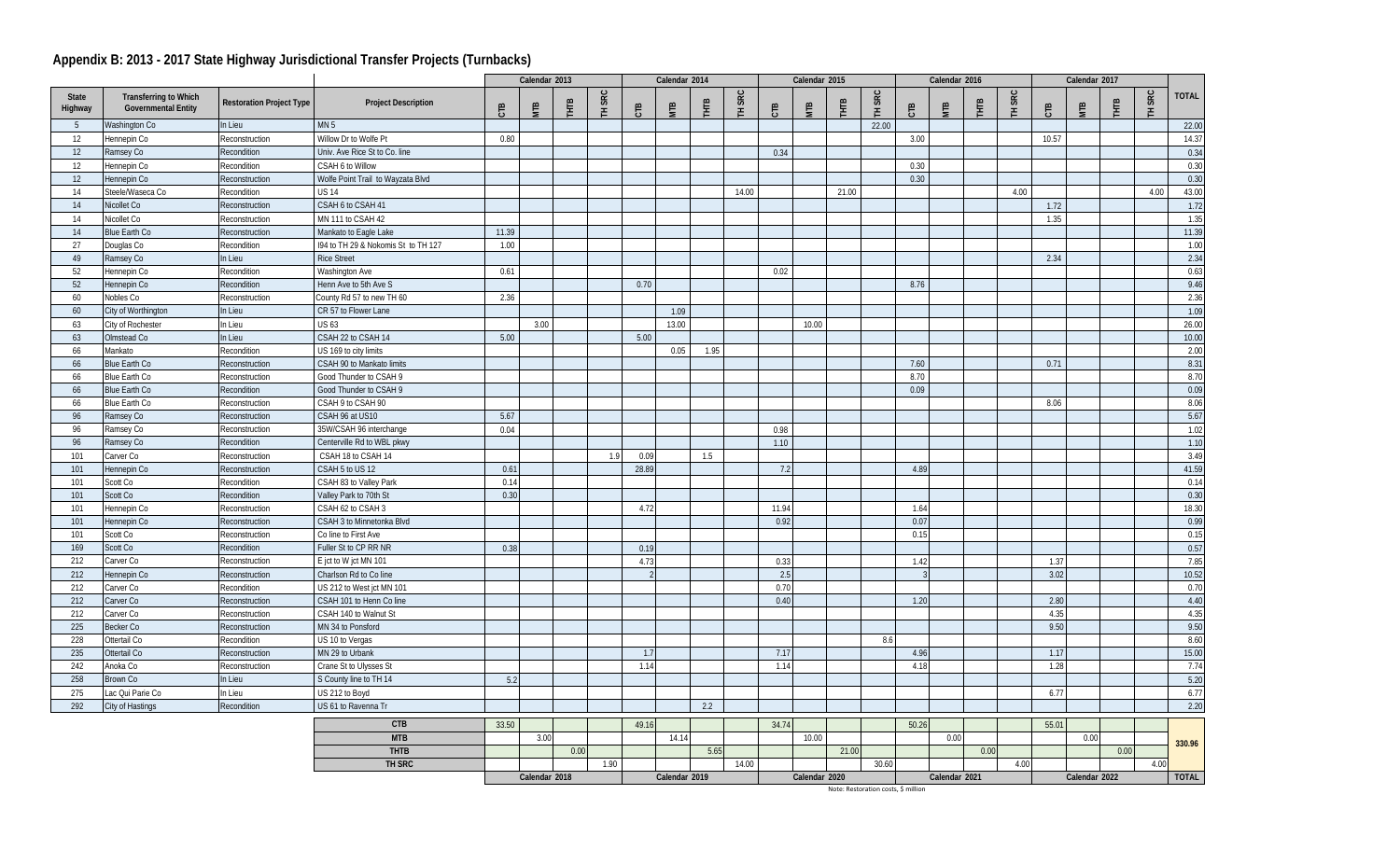# **Appendix C: Definitions of Information Requested**

The bullets below either provide definitions for acronyms and common terms or gives contextual information about the information provided to satisfy the request.

- Current list of Proposed Projects: Projects programmed in calendar years 2018, 2019, 2020, 2021, 2022, 2023 that have an executed turnback agreement or an agreement in process. This list does not include segments for which there may be current conversations about potential turnbacks.
- Next Two Fiscal Years: Based on calendar years (to be consistent) and will be years 2018 & 2019
- Past Five Years: Projects from calendar years 2013, 2014, 2015, 2016, 2017
- Turnback: A transfer of roadway ownership. Has same meaning as jurisdictional transfer in this report.
- Flexible Highway Account: revenue for restoration of former trunk highways transferred to city or county agencies, or for trunk highways that will be restored and subsequently turned back. Includes distributions to CTB, MTB and THTB.
- CTB: County Turnback
- MTB: Municipal Turnback
- THTB: Trunk Highway Turnback
- TH SRC: revenue from State Road Construction accounts across the department and dedicated to specific turnback segments.
- HUTD Fund: Highway User Tax Distribution Fund
- Restoration can be described in three categories: Recondition, reconstruction and in-lieu payment. Examples for each would be:
	- o **Recondition:** generally speaking, restoration of the roadway remains within the same footprint, current State Aid standards are already met, and no additional right of way is needed. Work might include; mill & overlay of existing surface, asset preservation, drainage repair, crack seal and maintenance deficiencies, to name a few. Engineering costs are eligible and included in total project costs.
	- o **Reconstruction:** generally speaking, reconstruction includes grading, pavement replacement, new curb and gutter, new drainage systems and all infrastructure restoration done to meet current state aid standards. The footprint may be larger, so additional right of way may be needed. Eligible modal infrastructure improvements may be included in some projects. Engineering costs are eligible and included in total project costs.
	- o **In Lieu Payment:** [State Aid rule 8820.2300 subp 6a](https://www.revisor.mn.gov/rules?id=8820.2300&keyword_type=all&keyword=8820.2300) allows for a monetary payment, based on net value of eligible project costs, in lieu of contracting work
- The terms jurisdictional transfer and turnback are interchangeable. Jurisdictional transfer is when ownership of a roadway is transferred from one roadway authority to another. For an agency there is significant amount of cost associated with Jurisdictional Transfers because roads are typically brought up to standards or to an acceptable condition. Specifically 'jurisdiction' is the authority and obligation to administer, control, construct, maintain and operate a roadway. When an agency has jurisdiction of a street or highway, that agency is responsible for the upkeep of that facility, including reconstruction, maintenance, and preservation. All of these responsibilities remain with the agency until the jurisdiction is transferred to another roadway authority.<sup>[1](#page-12-0)</sup>

<span id="page-12-0"></span><sup>&</sup>lt;sup>1</sup> [Jurisdictional Transfer one-pager;](http://minnesotago.org/application/files/2114/7248/2192/Jurisdictional_Transfer_2017.pdf) for Minnesota Go: 20-year State Highway Investment Plan; Nov. 2015.